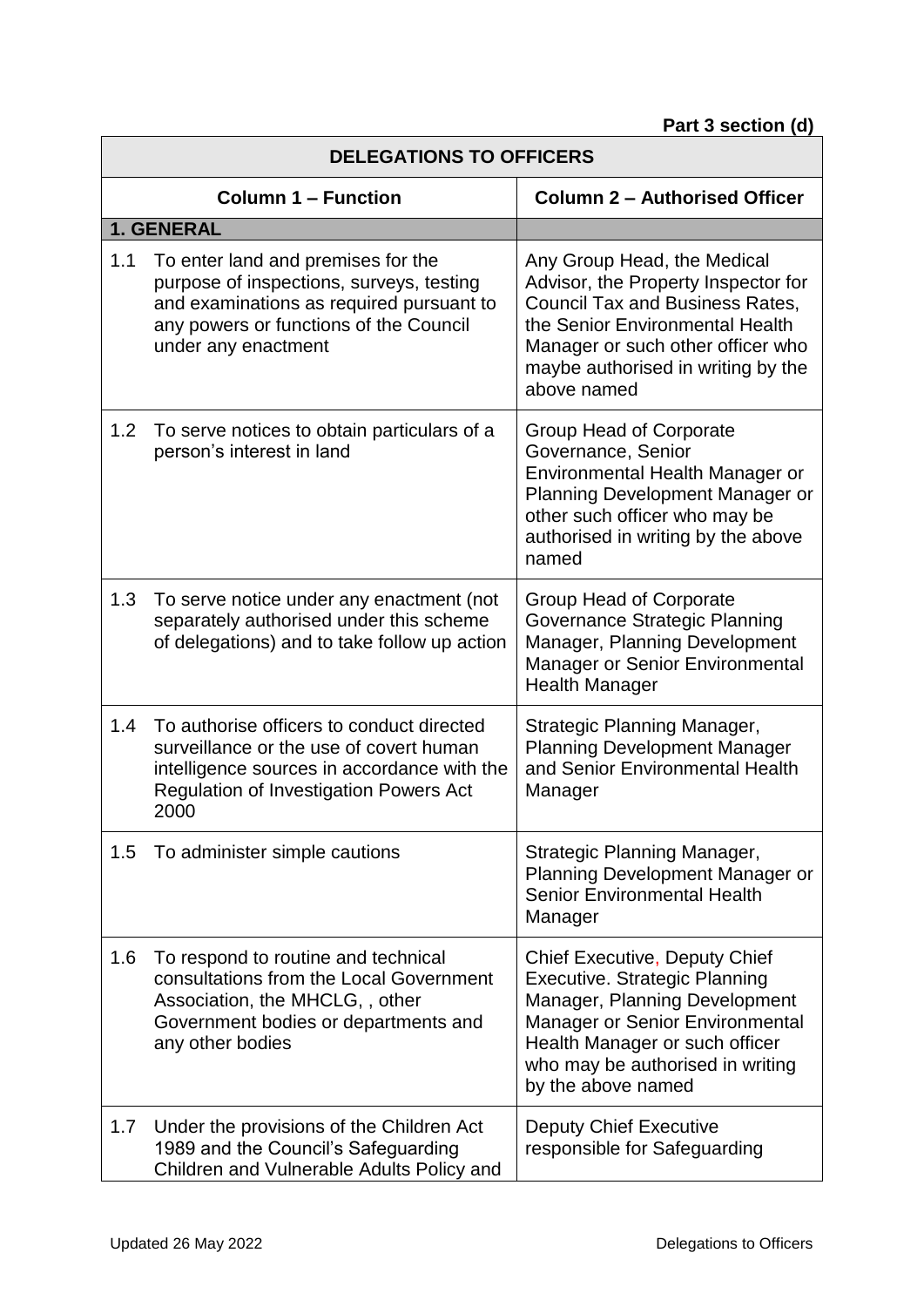|                 | Procedures, to undertake responsibility for<br>making contact with Social Services and<br>for making decisions and referrals,<br>including making Disclosure and Barring<br>Service (DBS) checks on officers or other<br>persons seeking employment with<br>children, young people or vulnerable<br>adults       |                                              |
|-----------------|------------------------------------------------------------------------------------------------------------------------------------------------------------------------------------------------------------------------------------------------------------------------------------------------------------------|----------------------------------------------|
| 1.8             | To undertake the function of Company<br>Secretary for Knowle Green Estates<br>Limited and any subsidiary companies                                                                                                                                                                                               | <b>Group Head of Corporate</b><br>Governance |
| 1.9<br>a)<br>b) | To invite members:<br>of the Licensing Committee to<br>participate in meetings of Licensing<br>Sub-Committees convened to<br>determine various applications within<br>the responsibility of the Licensing<br>Committee; and<br>of the Standards Committee to<br>participate in meetings of Assessment<br>Panels. | Group Head of Corporate<br>Governance        |
|                 | 1.10 To amend the membership of a political<br>group's seats on any particular committee,<br>at the request of the Group Leader.                                                                                                                                                                                 | <b>Chief Executive</b>                       |
|                 |                                                                                                                                                                                                                                                                                                                  |                                              |
|                 | 1.11 To be designated the Council's 'Appointed<br>person' in accordance with s10(8) of the<br>Party Wall Act 1996                                                                                                                                                                                                | <b>Building Control Manager</b>              |
| $\overline{2}$  | <b>LEGAL AND LEGAL PROCEEDINGS</b>                                                                                                                                                                                                                                                                               |                                              |
|                 | <b>Column 1 - Function</b>                                                                                                                                                                                                                                                                                       | <b>Column 2 - Authorised Officer</b>         |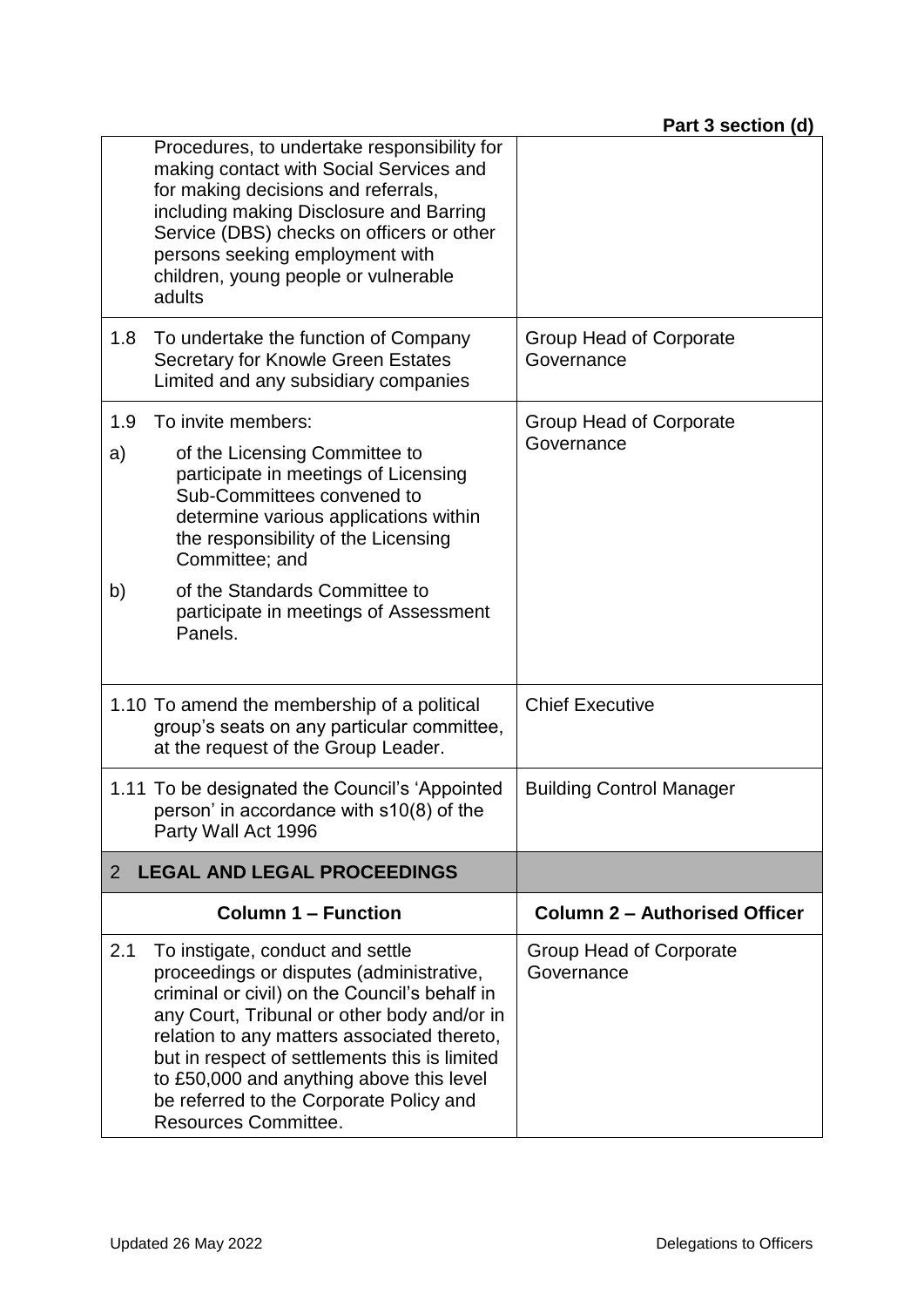| $2.2\overline{ }$ | To instigate and conduct legal proceedings<br>for any offence or any matter arising<br>under:                                                                                                                                                                                                                                           | <b>Group Head of Corporate</b><br>Governance                                                                                                                                                                  |
|-------------------|-----------------------------------------------------------------------------------------------------------------------------------------------------------------------------------------------------------------------------------------------------------------------------------------------------------------------------------------|---------------------------------------------------------------------------------------------------------------------------------------------------------------------------------------------------------------|
|                   | legislation which gives the Council a<br>a.<br>right or duty to prosecute                                                                                                                                                                                                                                                               |                                                                                                                                                                                                               |
|                   | any order notice or licence issued in<br>b.<br>pursuance to any legislation under<br>which the Council has powers or duties                                                                                                                                                                                                             |                                                                                                                                                                                                               |
|                   | any other order or regulation under<br>C.<br>which the Council has powers or duties                                                                                                                                                                                                                                                     |                                                                                                                                                                                                               |
| $2.3\phantom{0}$  | To accept service of proceedings on<br>behalf of the Council                                                                                                                                                                                                                                                                            | Group Head of Corporate<br>Governance (or Chief Finance<br>Officer in respect of insurance<br>claims)                                                                                                         |
| 2.4               | To instruct Counsel, Solicitors or relevant<br>agents to represent or advise the Council                                                                                                                                                                                                                                                | Group Head of Corporate<br>Governance (or any Chartered<br>Town Planner in respect of<br>planning matters)                                                                                                    |
| 2.5               | To take necessary action, including legal<br>proceedings, for the recovery of<br>possession of the Council's land and<br>premises or for protecting the interests of<br>the Council in any land or common land                                                                                                                          | Group Head of Corporate<br>Governance                                                                                                                                                                         |
| 2.6               | Authority to make a formal complaint at the<br>Magistrates Court and to appear in the<br>Magistrates and County Courts on behalf<br>of the Council for the recovery of Council<br>Tax, non domestic rates, other revenues<br>and penalties, including formal proof of<br>debt in bankruptcy cases, liquidations and<br>debt proceedings | <b>Revenues and Customer Services</b><br>Manager, Senior Recovery<br>Officer, Recovery Officer or<br><b>Technical and System Support</b><br><b>Officer</b>                                                    |
| 2.7               | To represent the Council at the Local<br><b>Valuation Tribunal</b>                                                                                                                                                                                                                                                                      | <b>Revenues and Customer Services</b><br>Manager or Technical and System<br><b>Support Officer</b>                                                                                                            |
| 2.8               | To appear on behalf of the Council in all<br>proceedings before any Court or Tribunal                                                                                                                                                                                                                                                   | All employees of the Council who<br>are qualified Barristers, Solicitors<br>or Legal Executives and any other<br>member of staff authorised in<br>writing by the Group Head of<br><b>Corporate Governance</b> |
| 2.9               | To appear on behalf of the Council in<br>proceedings in the Magistrates Court in<br>respect of offences in the Council's car                                                                                                                                                                                                            | All employees of the Council who<br>are qualified Barristers, Solicitors<br>or Legal Executives and any other<br>member of staff authorised in                                                                |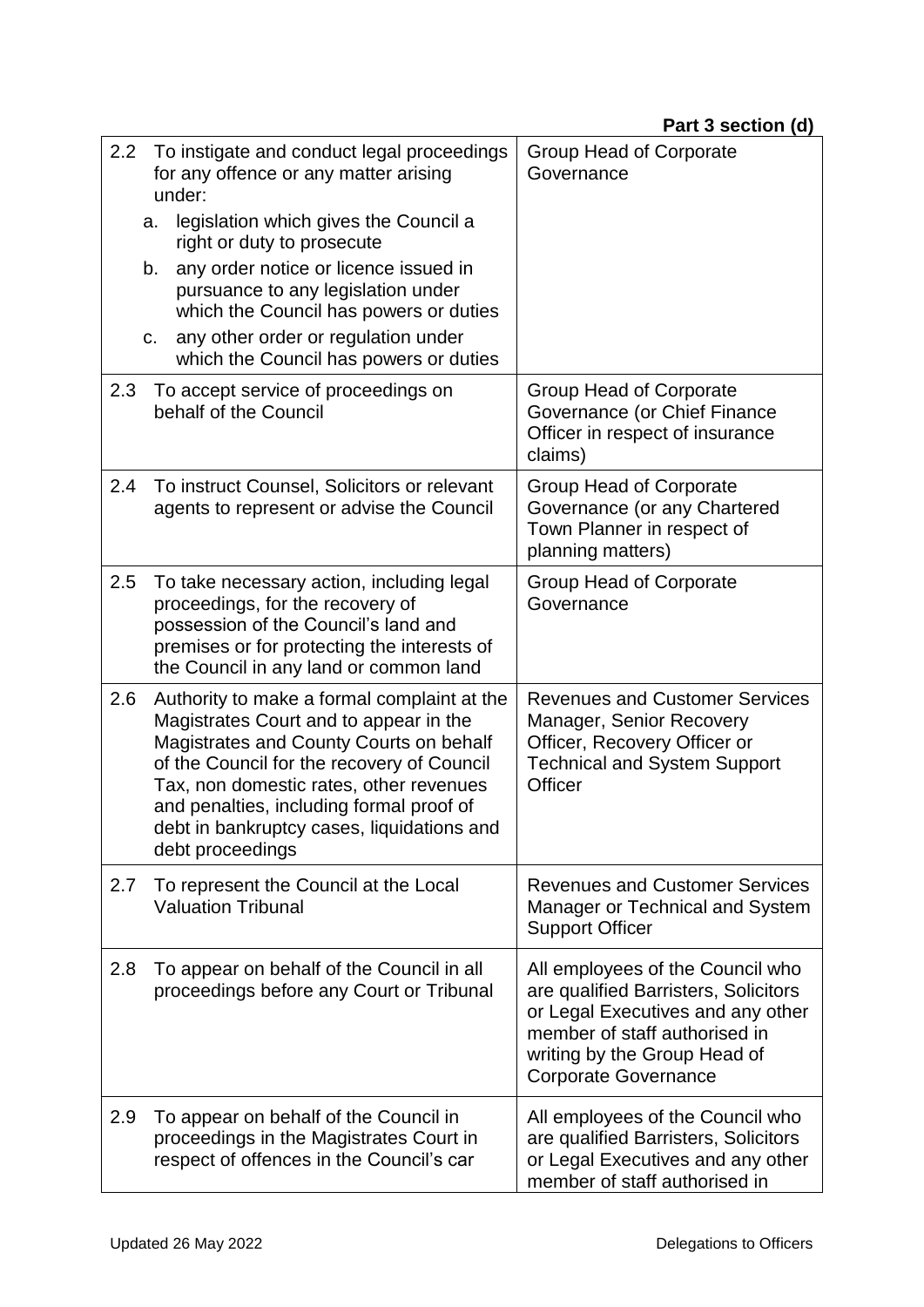|                         |                                                                                                                                                                                                                                                                                                              | Part 3 section (d)                                                                                                                                                                                                      |
|-------------------------|--------------------------------------------------------------------------------------------------------------------------------------------------------------------------------------------------------------------------------------------------------------------------------------------------------------|-------------------------------------------------------------------------------------------------------------------------------------------------------------------------------------------------------------------------|
|                         | parks                                                                                                                                                                                                                                                                                                        | writing by the Group Head of<br>Corporate Governance, the Group<br><b>Head Neighbourhood Services</b><br>and any member of the Car Parks<br>staff authorised in writing by the<br>Group Head Neighbourhood<br>Services. |
|                         | 2.10 To instigate legal proceedings under<br>Section 1 of the Crime and Disorder Act<br>1998 in respect of anti-social behaviour<br>orders.                                                                                                                                                                  | Group Head of Corporate<br>Governance                                                                                                                                                                                   |
| $3\phantom{.0}$         | <b>AUTHORITY TO SIGN AND SEAL</b><br><b>DOCUMENTS</b>                                                                                                                                                                                                                                                        |                                                                                                                                                                                                                         |
|                         | <b>Column 1 - Function</b>                                                                                                                                                                                                                                                                                   | <b>Column 2 - Authorised Officer</b>                                                                                                                                                                                    |
| 3.1                     | Authority to sign all legal documents<br>relating to recovery of monies due to the<br>Council                                                                                                                                                                                                                | Chief Executive, Chief Finance<br>Officer, Group Head of Corporate<br>Governance, Group Head<br><b>Community Wellbeing or Deputy</b><br><b>Group Head Customer Relations</b>                                            |
| 3.2                     | Authority to sign all legal documents for<br>the acquisition or disposal of land (unless<br>under seal)                                                                                                                                                                                                      | <b>Chief Executive, Chief Finance</b><br>Officer or Group Head of<br><b>Corporate Governance</b>                                                                                                                        |
| 3.3                     | Authority to sign all contracts and<br>agreements (unless under seal) for<br>expenditure within their service budget or<br>for no value within their service area<br><b>PROVIDED that Contract Standing Orders</b><br>have been followed including legal advice<br>being obtained for contracts over £20,000 | Chief Officers, Group Head of<br>Corporate Governance, other<br>Group Heads, Planning<br>Development Manager, Strategic<br><b>Planning Manager or Senior</b><br><b>Environmental Health Manager</b>                     |
| 3.4                     | To affix the Council's common seal                                                                                                                                                                                                                                                                           | <b>Chief Executive, Chief Finance</b><br>Officer or Group Head of<br><b>Corporate Governance</b>                                                                                                                        |
| <b>LAND ISSUES</b><br>4 |                                                                                                                                                                                                                                                                                                              |                                                                                                                                                                                                                         |
|                         | <b>Column 1 - Function</b>                                                                                                                                                                                                                                                                                   | <b>Column 2 - Authorised Officer</b>                                                                                                                                                                                    |
| 4.1                     | In respect of properties leased/licensed to<br>or by the Council:                                                                                                                                                                                                                                            | Group Head – Regeneration and<br>Growth                                                                                                                                                                                 |
| a.                      | to refuse or consent to assignments or<br>sub-lettings, including changes to Trustees<br>or Directors details, subject to satisfactory                                                                                                                                                                       |                                                                                                                                                                                                                         |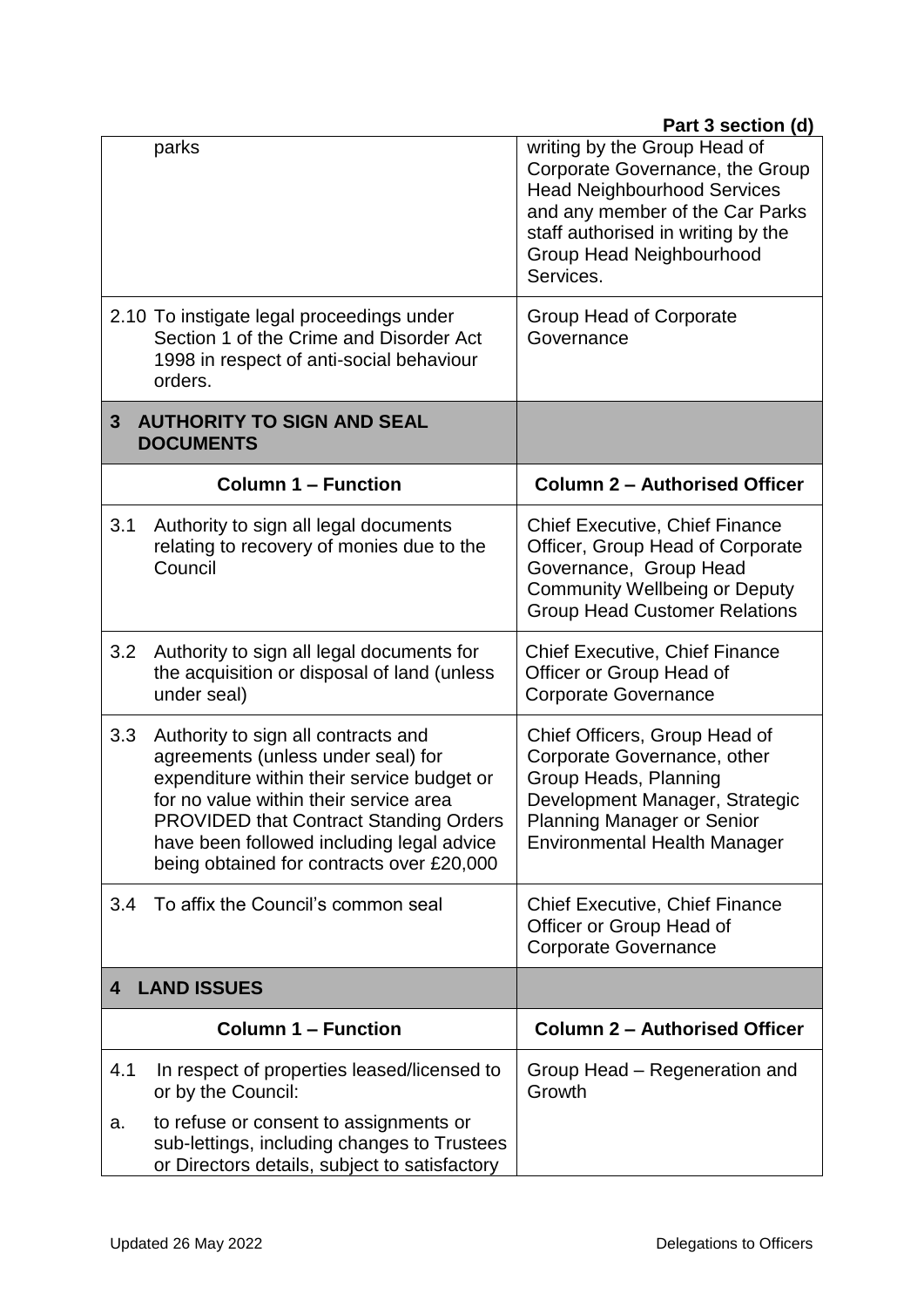|     | references;                                                                                                                                                                                           |                                                                                                                                                  |
|-----|-------------------------------------------------------------------------------------------------------------------------------------------------------------------------------------------------------|--------------------------------------------------------------------------------------------------------------------------------------------------|
| b.  | to negotiate, approve and document rent<br>reviews;                                                                                                                                                   |                                                                                                                                                  |
| c.  | to agree low level less than best value<br>rents/licence fees for community groups<br>where proper justification has been<br>acquired and documented;                                                 |                                                                                                                                                  |
| d.  | to agree to variations to any of the terms<br>or covenants; subject to valuation advice<br>where appropriate;                                                                                         |                                                                                                                                                  |
| е.  | to renew leases which have security of<br>tenure under the Landlord and Tenant Act<br>1954;                                                                                                           |                                                                                                                                                  |
| f.  | to serve notices for renewals or<br>terminations of leases under the Landlord<br>and Tenant Act 1954;                                                                                                 |                                                                                                                                                  |
| g.  | to settle terms of management<br>arrangements and any variations to them;                                                                                                                             |                                                                                                                                                  |
| h.  | to agree to the grant of Licences to Alter                                                                                                                                                            |                                                                                                                                                  |
| 4.2 |                                                                                                                                                                                                       | Group Head Regeneration and                                                                                                                      |
| a.  | To approve freehold or leasehold<br>disposals or acquisitions of land or<br>interests in land not exceeding an<br>estimated value of £100,000 per<br>transaction.                                     | Growth in consultation with the<br>Chief Finance Officer.<br>(Note: for lettings granted under the<br>Community Lettings Policy, there must      |
| b.  | To approve the exercise of a break option<br>under the terms of lease of land or<br>property where the financial impact does<br>not exceed the value £100k.                                           | also be consultation with the Chairs and<br>Vice Chairs of Corporate Policy and<br>Resources and Community Wellbeing<br>and Housing Committees.) |
|     | c. To accept or agree a surrender where the<br>land or property is no longer required by<br>the Council or the Landlord/Tenant as<br>appropriate, where the financial impact<br>does not exceed £100k |                                                                                                                                                  |
|     | Note: Financial impact to be based on contracted rental<br>values                                                                                                                                     |                                                                                                                                                  |
| 4.3 | To grant or take miscellaneous licences,<br>wayleaves, easements and other<br>agreements as required                                                                                                  | Group Head - Regeneration and<br>Growth                                                                                                          |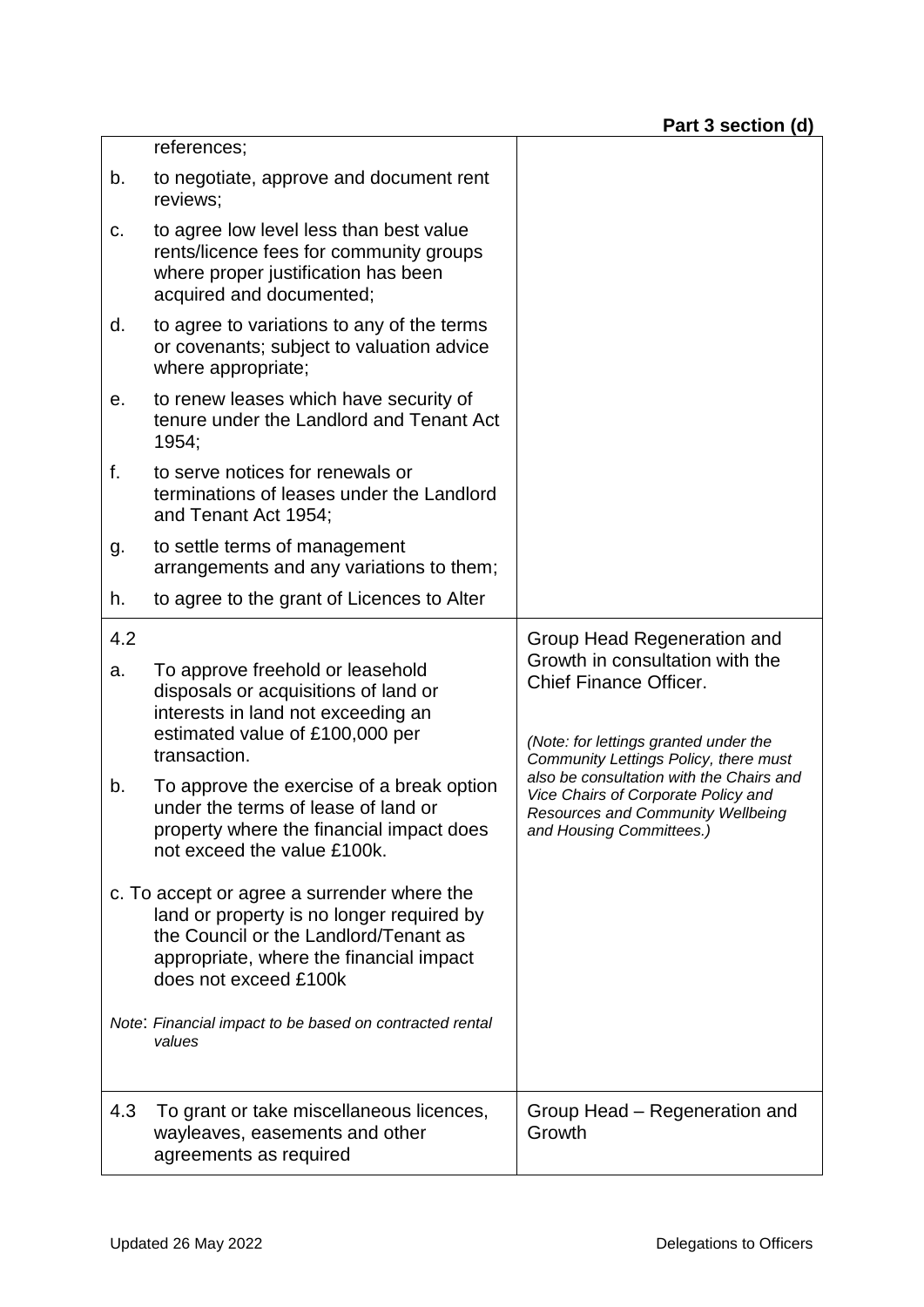| 4.4 | To enter into a Tenancy at Will                                                                                                                                                                                                                                                                                              | Group Head - Regeneration and<br>Growth                                                                |
|-----|------------------------------------------------------------------------------------------------------------------------------------------------------------------------------------------------------------------------------------------------------------------------------------------------------------------------------|--------------------------------------------------------------------------------------------------------|
| 4.5 | To determine applications for rights of way<br>or other easements over land                                                                                                                                                                                                                                                  | <b>Chief Finance Officer after</b><br>consultation with Group Head -<br><b>Regeneration and Growth</b> |
| 4.6 | To approve the release of covenants<br>subject to obtaining appropriate legal and<br>valuation advice                                                                                                                                                                                                                        | Group Head – Regeneration and<br>Growth                                                                |
| 4.7 | To determine if an asset nominated for<br>inclusion on the list of assets of community<br>value: (i) is within the local authority's area<br>(ii) has been properly nominated (iii) meets<br>the statutory criteria set out in section 88<br>of the Localism Act 2011 and (iv) does not<br>fall within an excluded category. | Group Head Regeneration and<br>Growth                                                                  |
|     | 4.8 To review decisions made regarding the<br>inclusion of assets on the list of assets of<br>community value in accordance with<br>section 92 of the Localism Act 2011                                                                                                                                                      | <b>Group Head Corporate</b><br>Governance                                                              |
| 4.9 | To maintain the list of assets of community<br>value in accordance with section 87 of the<br>Localism Act 2011                                                                                                                                                                                                               | Group Head Regeneration and<br>Growth                                                                  |
|     | 4.10 To assess and determine compensation<br>applications to private property owners<br>arising out of listings of assets of<br>community value in accordance with<br>section 99 of the Localism Act 2011 and<br>Schedule 2 of The Assets for Community<br>Value (England) Regulations 2012                                  | Group Head Regeneration and<br>Growth                                                                  |
|     | 4.11 To review decisions made regarding<br>compensation award in accordance with<br>Schedule 2 of The Assets for Community<br>Value (England) Regulations 2012                                                                                                                                                               | <b>Group Head Corporate</b><br>Governance                                                              |
| 5   | <b>FINANCIAL MATTERS</b>                                                                                                                                                                                                                                                                                                     |                                                                                                        |
|     | <b>Column 1 – Function</b>                                                                                                                                                                                                                                                                                                   | <b>Column 2 - Authorised Officer</b>                                                                   |
| 5.1 | To make a formal demand for payment of<br>monies expended in carrying out works in<br>default under statutory powers, including<br>interest payable thereon                                                                                                                                                                  | <b>Relevant Deputy Chief Executive</b>                                                                 |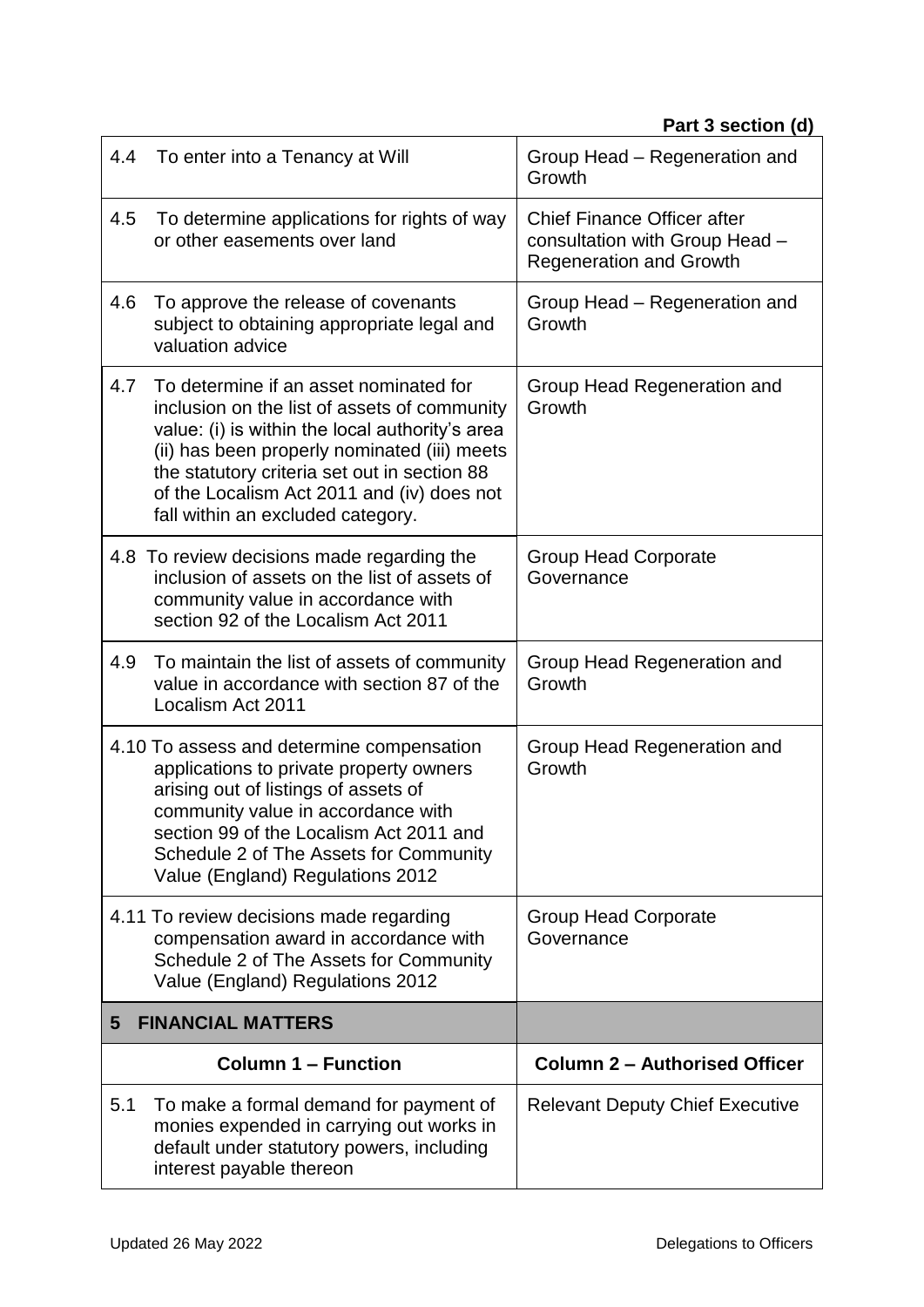| 5.2 | To raise in line with inflation any financial<br>limits specified in these delegations to<br>officers, contract standing orders or<br>financial regulations                                                                                                                                                         | <b>Chief Finance Officer</b>                                                   |
|-----|---------------------------------------------------------------------------------------------------------------------------------------------------------------------------------------------------------------------------------------------------------------------------------------------------------------------|--------------------------------------------------------------------------------|
| 5.3 | In connection with the provision of services<br>under their control:                                                                                                                                                                                                                                                | Relevant budget holders                                                        |
| a.  | Expenditure of any type within approved<br>budgets (subject to delegation 3.3 - as to<br>signature of contracts);                                                                                                                                                                                                   |                                                                                |
| b.  | Day to day running and operation of<br>services, including maintenance and<br>repairs of all buildings, land and equipment<br>within the responsibility of the service<br>area, in accordance with the policies set<br>down by the Council or relevant<br>Committee; and                                            |                                                                                |
| c.  | Control, purchase and disposal of stores<br>or surplus materials                                                                                                                                                                                                                                                    |                                                                                |
| d.  | To enter into any arrangement with a<br>creditor for payment to be made by way of<br>instalment                                                                                                                                                                                                                     |                                                                                |
| 5.4 | To implement all the Council's borrowing<br>and investment strategies, in accordance<br>with the Treasury Policy Statement and<br><b>Capital Strategy</b>                                                                                                                                                           | <b>Chief Finance Officer</b>                                                   |
| 5.5 | To determine the tax base, in accordance<br>with the Local Authorities (Calculation of<br>Tax Base) (England) Regulations 2012, as<br>amended                                                                                                                                                                       | <b>Chief Finance Officer</b>                                                   |
| 5.6 | To deal with applications for local council<br>tax discounts in very exceptional cases.<br>Such cases to include flooding and where<br>committal action through the courts is not<br>deemed appropriate. The latter will need to<br>be supported by third party reports<br>generally from a social worker or doctor | <b>Chief Finance Officer or Deputy</b><br><b>Group Head Customer Relations</b> |
| 5.7 | To take all necessary steps relating to the<br>demand, collection and recovery of council<br>tax non-domestic rates and Business<br>Improvement District levy payments and to<br>issue all necessary notices and statements<br>and to sign all relevant documentation                                               | <b>Revenues and Customer Services</b><br>Manager                               |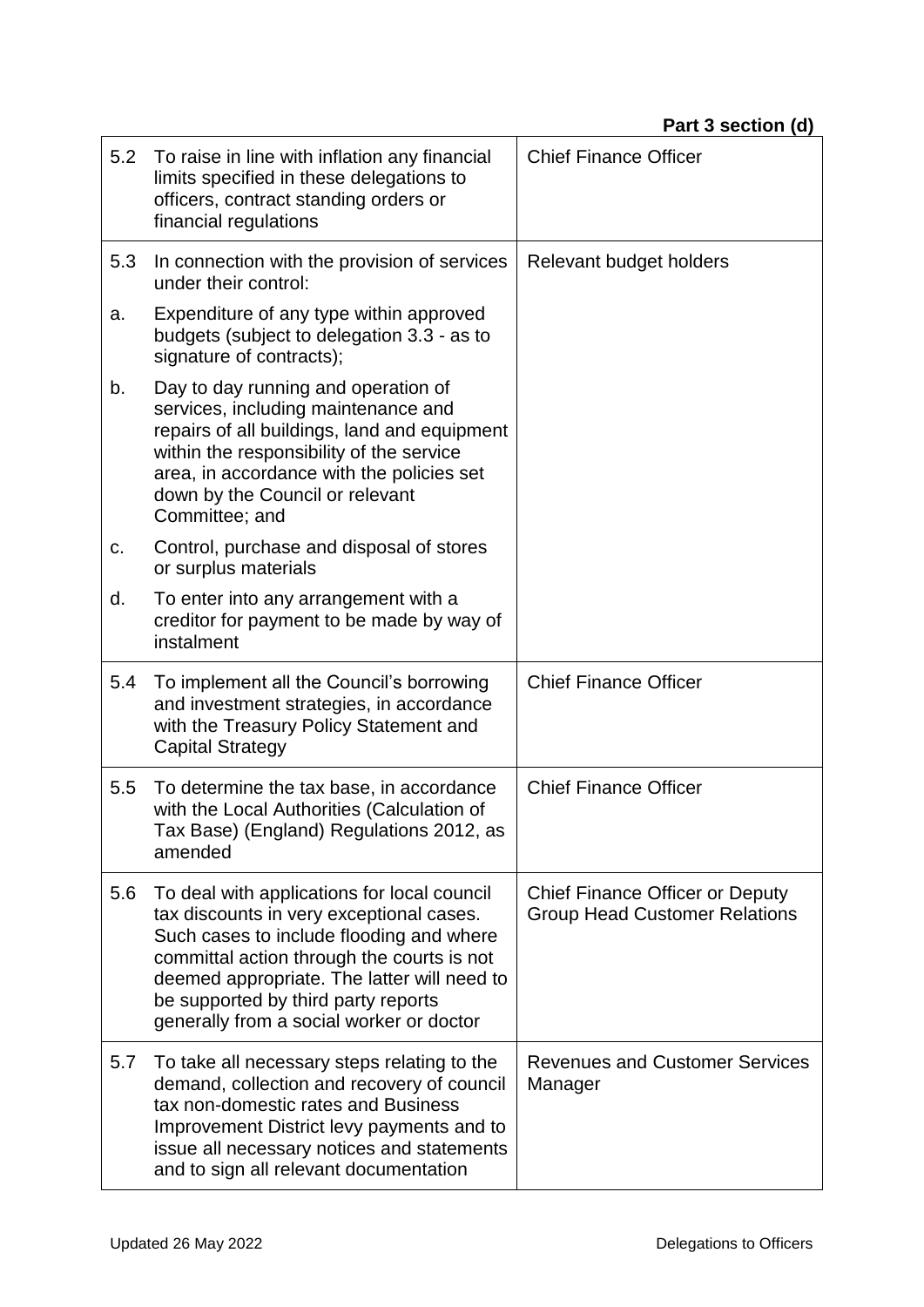| 5.8 | To sign certificates issued under Section<br>116 of the Social Security Administration<br>Act 1992                                                                                                                                                                  | Deputy Group Head Customer<br><b>Relations</b>                                 |
|-----|---------------------------------------------------------------------------------------------------------------------------------------------------------------------------------------------------------------------------------------------------------------------|--------------------------------------------------------------------------------|
| 5.9 | To exercise the Council's responsibilities<br>under Regulation 6 of the Accounts and<br>Audit (England) Regulations 2011, to<br>maintain an adequate and effective system<br>of internal audit of the accounting records<br>and control systems                     | <b>Chief Finance Officer</b>                                                   |
|     | 5.10 To take decisions in applications under<br>section 44A of the Local Government<br>Finance Act 1988 and subsequent<br>regulations                                                                                                                               | <b>Chief Finance Officer or Deputy</b><br><b>Group Head Customer Relations</b> |
|     | 5.11 To grant applications for mandatory rate<br>relief under in accordance with section 43<br>of the Local Government Finance Act 1988                                                                                                                             | <b>Chief Finance Officer or Deputy</b><br><b>Group Head Customer Relations</b> |
|     | 5.12 To grant application for discretionary rate<br>relief for properties in accordance with<br>Council policies provided that element of<br>the relief recoverable from local taxpayers<br>does not exceed £9000 in any one case.                                  | <b>Chief Finance Officer or Deputy</b><br><b>Group Head Customer Relations</b> |
|     | 5.13 To grant disabled relief under the Local<br>Government Finance Act 1992 and<br>subsequent regulations                                                                                                                                                          | <b>Chief Finance Officer or Deputy</b><br><b>Group Head Customer Relations</b> |
|     | 5.14 To serve the Valuation Officer with notice<br>of objection to any proposals for alteration<br>of the valuation banding lists.                                                                                                                                  | <b>Chief Finance Officer or Deputy</b><br><b>Group Head Customer Relations</b> |
|     | 5.15 To make proposals for the alteration of the<br>valuation list for the inclusion of particular<br>properties in the valuation list. To sign<br>valuation agreements and to serve on the<br>Valuation Officer proposals to alter the<br>council tax banding list | <b>Chief Finance Officer or Deputy</b><br><b>Group Head Customer Relations</b> |
|     | 5.16 To pay sums due from the Council                                                                                                                                                                                                                               | <b>Chief Finance Officer</b>                                                   |
|     | 5.17 To write off debts for non-domestic rates<br>not exceeding £9000 and for Council tax<br>not exceeding £5000.                                                                                                                                                   | Deputy Group Head Customer<br><b>Relations</b>                                 |
|     | 5.18 To write off debts for Housing Benefits not<br>exceeding £5000                                                                                                                                                                                                 | <b>Group Heads Community</b><br>Wellbeing                                      |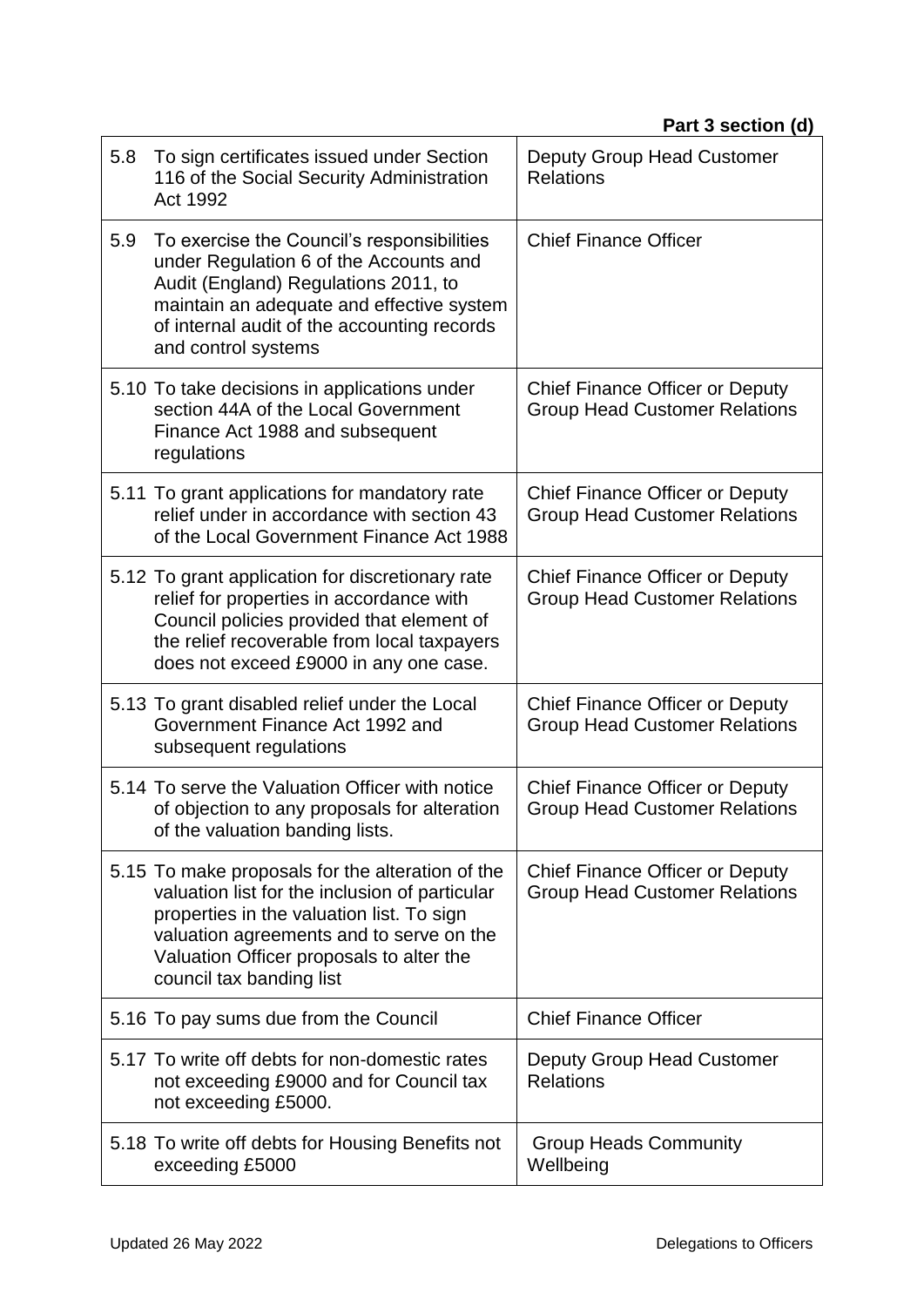|     | 5.19 To write off debts not exceeding £5000<br>and to write off all debts without limit<br>where bankruptcy, liquidation proceedings,<br>administration or receiverships<br>proceedings have been instigated                                                                          | Deputy Group Head Customer<br><b>Relations</b>                                 |
|-----|---------------------------------------------------------------------------------------------------------------------------------------------------------------------------------------------------------------------------------------------------------------------------------------|--------------------------------------------------------------------------------|
|     | 5.20 To fix interest rates for housing loans in<br>accordance with legislation and Council<br>policy                                                                                                                                                                                  | <b>Chief Finance Officer</b>                                                   |
|     | 5.21 To determine the local average interest<br>rates for local authority mortgages, in<br>accordance with section 438 and schedule<br>16 of the Housing Act 1985 and Council<br>policy                                                                                               | <b>Chief Finance Officer</b>                                                   |
|     | 5.22 To provide all necessary insurance cover<br>and to settle insurance claims                                                                                                                                                                                                       | <b>Chief Finance Officer</b>                                                   |
|     | 5.23 To make determinations under sections<br>42,50, 56,60 and 63(1) of the Local<br>Government and Housing Act 1989                                                                                                                                                                  | <b>Chief Finance Officer</b>                                                   |
|     | 5.24 To serve completion notices for Council<br>Tax and Business Rate proposals                                                                                                                                                                                                       | <b>Chief Finance Officer or Deputy</b><br><b>Group Head Customer Relations</b> |
|     | 5.25 To set fees for Local Land Charges<br>services                                                                                                                                                                                                                                   | <b>Chief Finance Officer</b>                                                   |
|     | 5.26 Approval of grants from any funds<br>remaining from the Council's former local<br>lottery                                                                                                                                                                                        | <b>Chief Finance Officer</b>                                                   |
|     | 5.27 To make appropriate staged payments for<br>grants for development                                                                                                                                                                                                                | <b>Chief Finance Officer</b>                                                   |
| 6   | <b>PERSONNEL MATTERS</b>                                                                                                                                                                                                                                                              |                                                                                |
|     | <b>Column 1 - Function</b>                                                                                                                                                                                                                                                            | <b>Column 2 - Authorised Officer</b>                                           |
| 6.1 | To give approval to services to advertise<br>or to fill a staffing vacancy                                                                                                                                                                                                            | <b>Chief Executive, Deputy Chief</b><br><b>Executive or Group Heads</b>        |
| 6.2 | Within staffing budgets and overall<br>management structure to approve all<br>matters relating to the organisation,<br>appointment (other than appointments<br>above grade Group Head) and<br>management (including disciplinary action)<br>of staff in accordance with the Council's | <b>Chief Executive, Deputy Chief</b><br><b>Executive or Group Heads</b>        |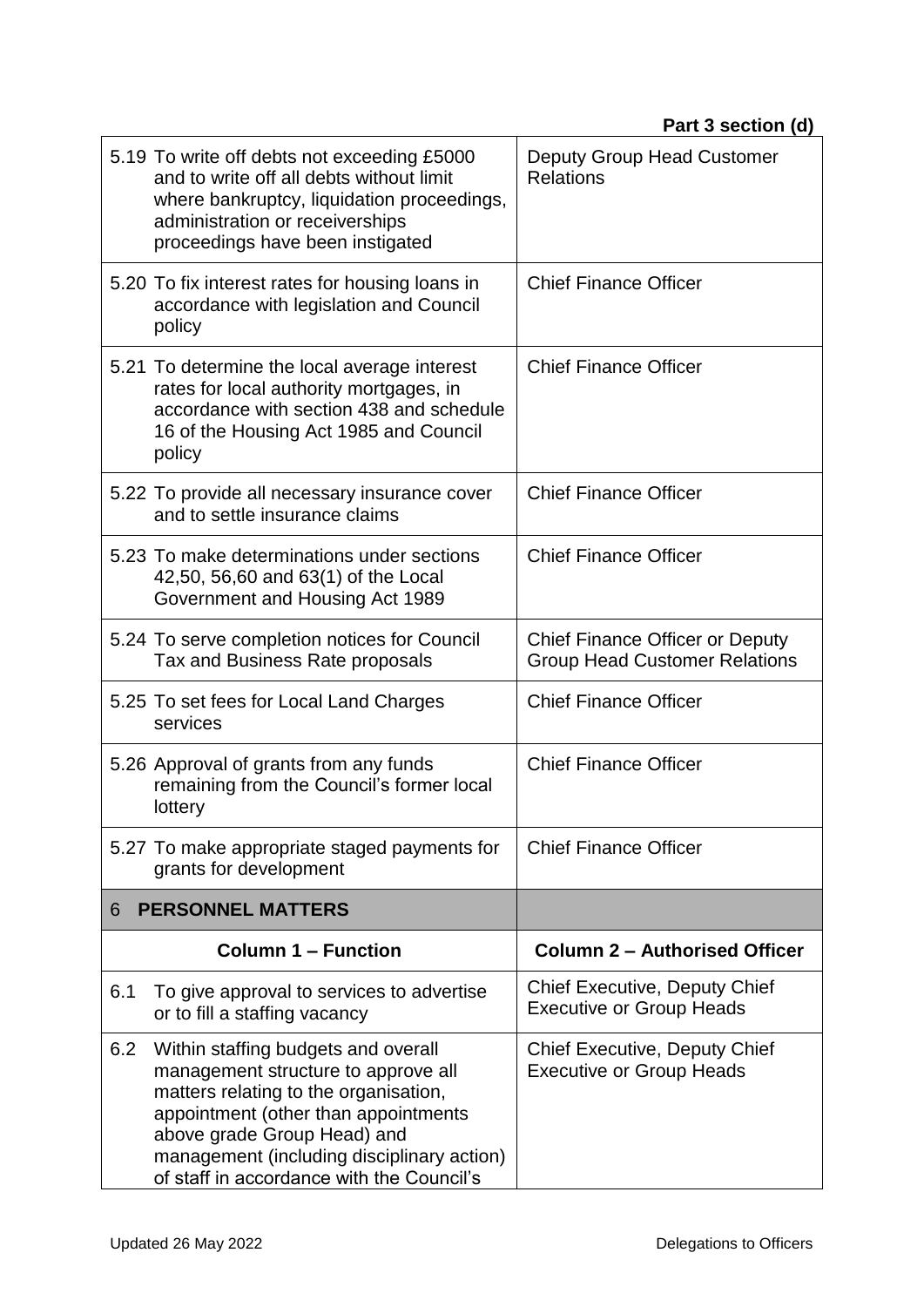|     | staff policies and procedures                                                                                                                                                                                                 |                                                                                                                                      |
|-----|-------------------------------------------------------------------------------------------------------------------------------------------------------------------------------------------------------------------------------|--------------------------------------------------------------------------------------------------------------------------------------|
| 6.3 | To implement national awards affecting<br>wages, salaries and conditions of service                                                                                                                                           | <b>Chief Executive, Relevant Deputy</b><br><b>Chief Executive or Group Head</b><br>Neighbourhood Services for local<br>rate overtime |
| 6.4 | To administer the Council's car loan<br>scheme                                                                                                                                                                                | <b>Chief Finance Officer</b>                                                                                                         |
| 6.5 | To agree redundancy payments under the<br>Local Government (Early Termination of<br><b>Employment) (Discretionary</b><br>Compensation) (England and Wales)<br>Regulations 2006 in cases approved by<br><b>Management Team</b> | Chief Executive in consultation<br>with the Leader of the Council                                                                    |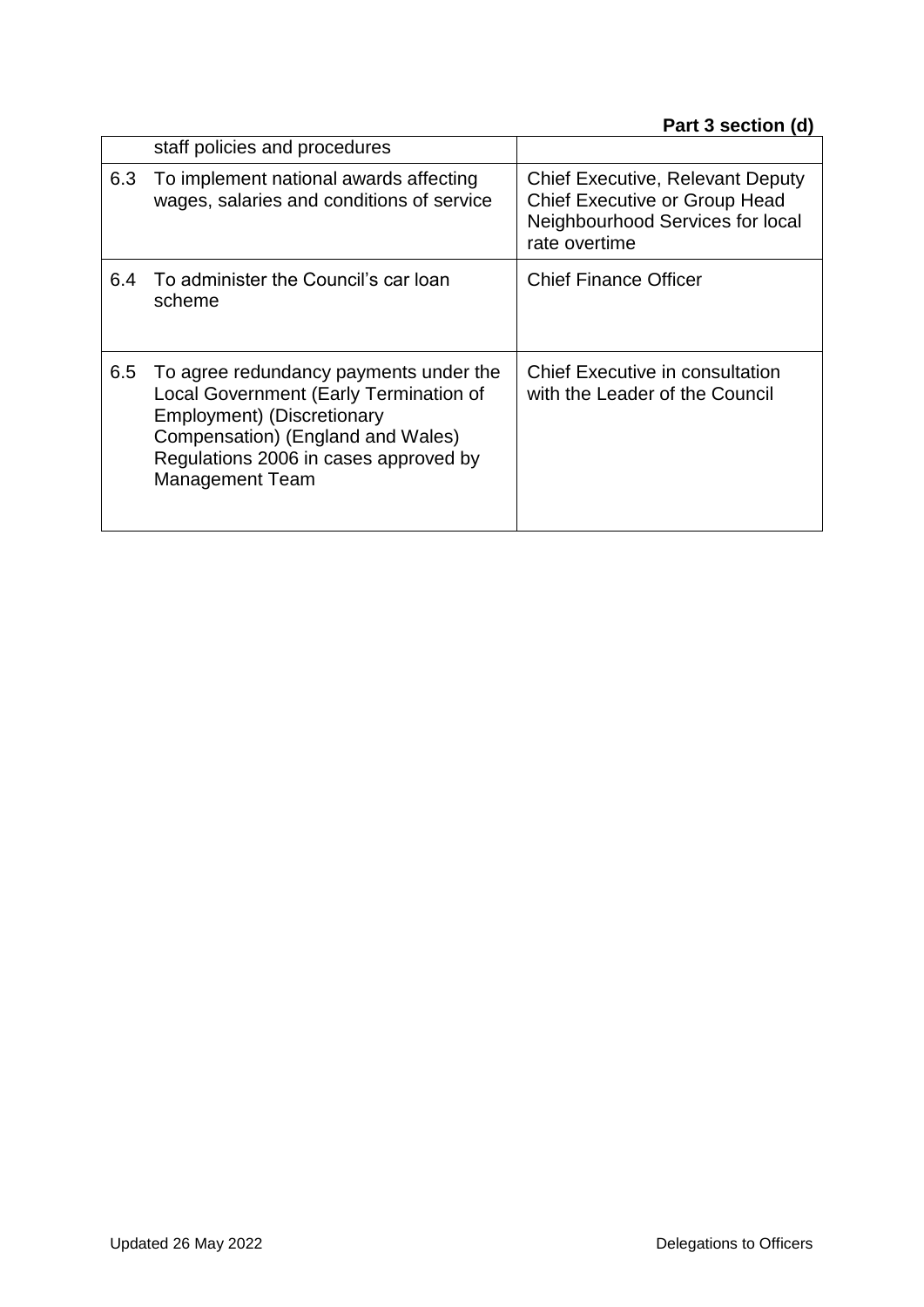| <b>7. ENVIRONMENTAL HEALTH</b><br><b>MATTERS</b> |            |                                                                                                                                                                                         |                                                                   |
|--------------------------------------------------|------------|-----------------------------------------------------------------------------------------------------------------------------------------------------------------------------------------|-------------------------------------------------------------------|
|                                                  |            | <b>Column 1 - Function</b>                                                                                                                                                              | <b>Column 2 - Authorised Officer</b>                              |
| 7.1                                              | functions: | To exercise the Council's functions in<br>respect of environmental health matters,<br>including, but not limited to the following                                                       | <b>Senior Environmental Health</b><br>Manager; or:                |
|                                                  |            | a. Statutory and Public Nuisances;                                                                                                                                                      | In relation to 7.1(i) the Group Head<br>of Neighbourhood Services |
|                                                  |            | b. Control of Noise;                                                                                                                                                                    | In relation to $7.1(j)$ the Building                              |
|                                                  |            | c. Light nuisance;                                                                                                                                                                      | <b>Control Manager</b>                                            |
|                                                  |            | d. Control of Air Pollution;                                                                                                                                                            |                                                                   |
|                                                  |            | e. Contaminated Land;                                                                                                                                                                   |                                                                   |
|                                                  | f.         | Control of rats and mice;                                                                                                                                                               |                                                                   |
|                                                  | g.         | Insects;                                                                                                                                                                                |                                                                   |
|                                                  |            | h. Prevention of Damage by Pests;                                                                                                                                                       |                                                                   |
|                                                  | i.         | The provision, management and<br>control of Cemeteries, Mortuaries<br>and Crematoria and the discharge<br>of the Council's functions relating<br>to burials and cremation<br>generally; |                                                                   |
|                                                  | j.         | Safety of buildings;                                                                                                                                                                    |                                                                   |
|                                                  |            | k. Food, Drinking Water, Food<br>Hygiene and associated matters;                                                                                                                        |                                                                   |
|                                                  | I.         | Functions in connection with the<br>Welfare and Control of Animals;                                                                                                                     |                                                                   |
|                                                  |            | m. Control of Diseases, infectious<br>diseases and General Public<br>Health matters;                                                                                                    |                                                                   |
|                                                  |            | n. Filthy or verminous premises,<br>articles or persons;                                                                                                                                |                                                                   |
|                                                  |            | o. Accumulations;                                                                                                                                                                       |                                                                   |
|                                                  |            | p. Drains and private sewers and<br>any other environmental health<br>functions in relation to sewerage<br>or, water (by arrangement with<br>the service operators if<br>appropriate);  |                                                                   |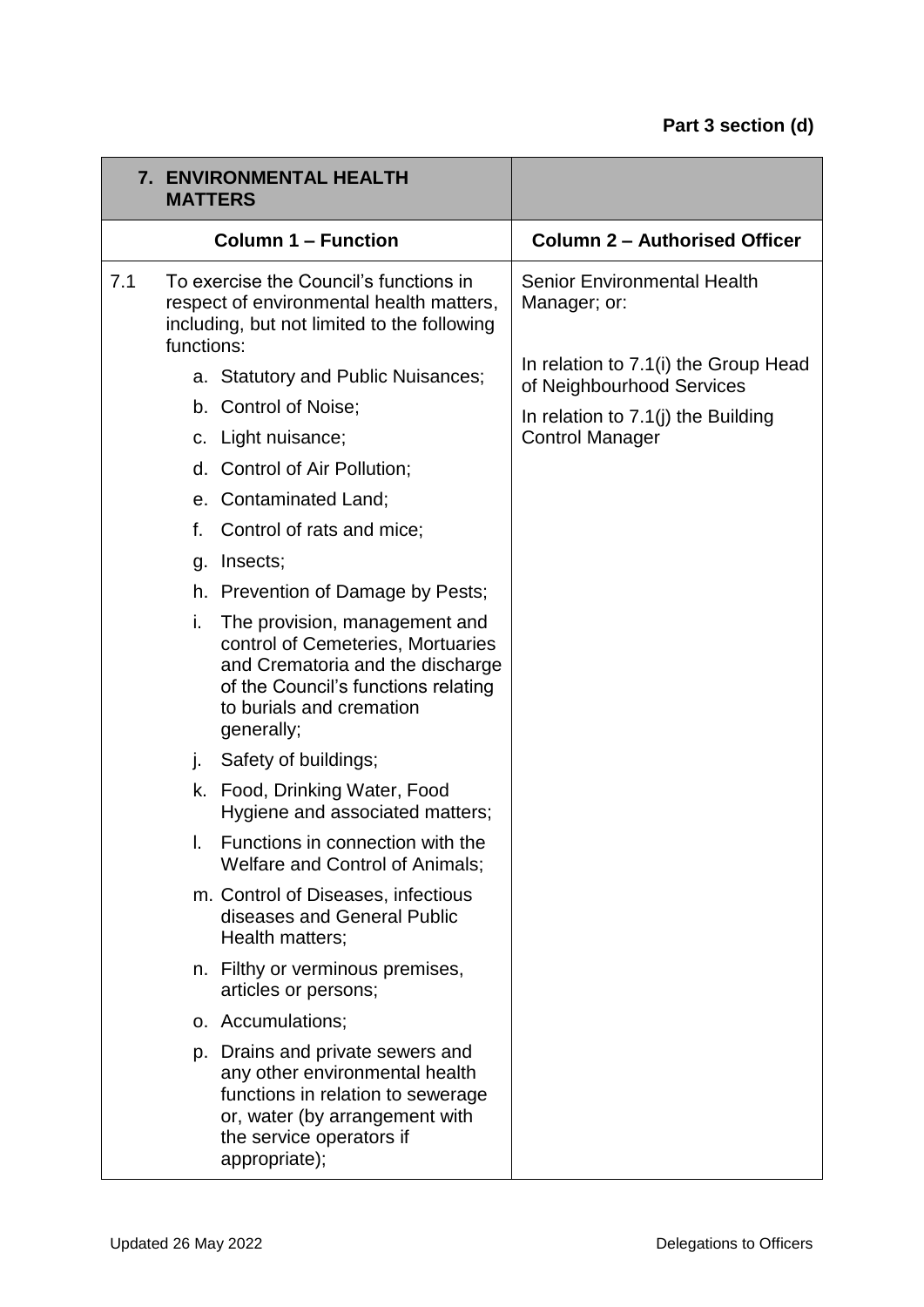|     | q. Health and Safety at Work;                                                                                                                |                                                                          |
|-----|----------------------------------------------------------------------------------------------------------------------------------------------|--------------------------------------------------------------------------|
|     | Provisions relating to shops<br>r.<br>including Sunday trading;                                                                              |                                                                          |
|     | s. Hazardous Substances;                                                                                                                     |                                                                          |
|     | Slaughterhouses, Knackers Yards<br>t.<br>and Cutting Premises;                                                                               |                                                                          |
|     | u. Tattooing, acupuncture, body<br>piercing, semi-permanent skin<br>colouring and electrolysis                                               |                                                                          |
| 7.2 | To issue any notices, penalties, permits<br>or certificates in respect of<br>environmental health matters, including,<br>but not limited to: | <b>Senior Environmental Health</b><br>Manager; and                       |
| a.  | <b>Local Government (Miscellaneous</b><br>Provisions) Act 1976 Local Government<br>(Miscellaneous Provisions) Act 1982;                      | in relation to $7.2$ (d) and (II) the<br><b>Building Control Manager</b> |
| b.  | Public Health Act 1936 ss. 45, 48, 49,<br>83, 84, 275 and 287;                                                                               |                                                                          |
| c.  | Public Health Act 1961 ss. 17, 22 and<br>34;                                                                                                 |                                                                          |
| d.  | Building Act 1984 ss. 59, 64, 66, 67, 70,<br>72, 76, 84, 95 and 97;                                                                          |                                                                          |
| е.  | <b>Environmental Protection Act 1990</b>                                                                                                     |                                                                          |
| f.  | Food Safety Act 1990;                                                                                                                        |                                                                          |
| g.  | Prevention of Damage by Pests Act<br>1949                                                                                                    |                                                                          |
| h.  | Health and Safety at Work etc. Act 1974;                                                                                                     |                                                                          |
| İ.  | Noise Act 1996;                                                                                                                              |                                                                          |
| j.  | Anti-Social Behaviour Act 2003;                                                                                                              |                                                                          |
| k.  | <b>Clean Neighbourhoods and Environment</b><br>Act 2005;                                                                                     |                                                                          |
| I.  | Animal Welfare Act 2006;                                                                                                                     |                                                                          |
| m.  | Health Act 2006;                                                                                                                             |                                                                          |
| n.  | House to House Collections Act 1939;                                                                                                         |                                                                          |
| О.  | Pet Animals Act 1951;                                                                                                                        |                                                                          |
| p.  | Riding Establishments Act 1964;                                                                                                              |                                                                          |
| q.  | Riding Establishments Act 1970;                                                                                                              |                                                                          |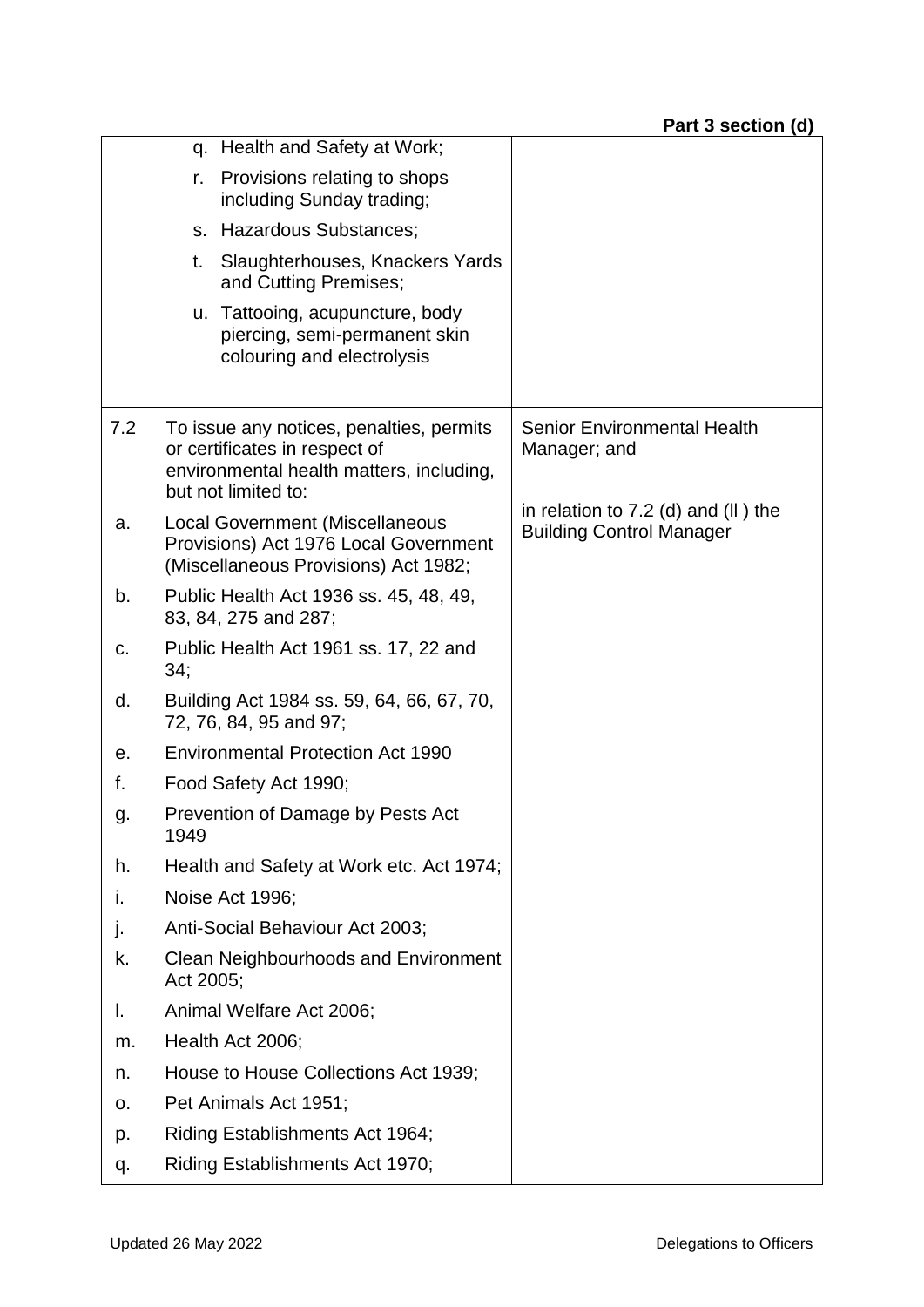| r.  | <b>Animal Boarding Establishments Act</b><br>1963;                              |
|-----|---------------------------------------------------------------------------------|
| s.  | Breeding of Dogs Act 1973;                                                      |
| t.  | Breeding of Dogs Act 1991;                                                      |
| u.  | Dangerous Wild Animals Act 1976;                                                |
| v.  | Hypnotism Act 1952;                                                             |
| w.  | Smoke-free (Premises and<br>Enforcement) Regulations 2006;                      |
| х.  | Smoke-free (Signs) Regulations 2012                                             |
| у.  | Smoke-free (Exemptions and Vehicles)<br>Regulations 2007                        |
| z.  | Smoke-free (Penalties and Discounted<br>Amounts) Regulations 2007;              |
| aa. | Smoke-free (Vehicle Operators and<br>Penalty Notices) Regulations 2007;         |
| bb. | <b>Pollution Prevention and Control Act</b><br>1999;                            |
| CC. | Control of Pollution Act 1974;                                                  |
| dd. | Public Health (Control of Disease) Act<br>1984;                                 |
| ee. | Private Security Industry Act 2001;                                             |
| ff. | Meat (Sterilisation and Staining)<br>Regulations 1982;                          |
| gg. | Clean Air Act 1993;                                                             |
| hh. | Land Compensation Act 1973 s.37;                                                |
| ii. | Sunday Trading Act 1994;                                                        |
| jj. | <b>Criminal Justice and Public Order Act</b><br>1994 ss.77 and 78;              |
| kk. | Working Time Regulations 1998;                                                  |
| II. | <b>Building Regulations 2010;</b>                                               |
| mm. | Building (Approved Inspectors etc.)<br>Regulations 2010;                        |
| nn. | Road Traffic (Vehicle Emissions) (Fixed<br>Penalty) (England) Regulations 2002; |
| oo. | Land Drainage Act 1991;                                                         |
| pp. | Scrap Metal Dealers Act 2013;                                                   |
| qq. | Sunbeds (Regulation) Act 2010;                                                  |
| rr. | The Caravan Sites and Control of                                                |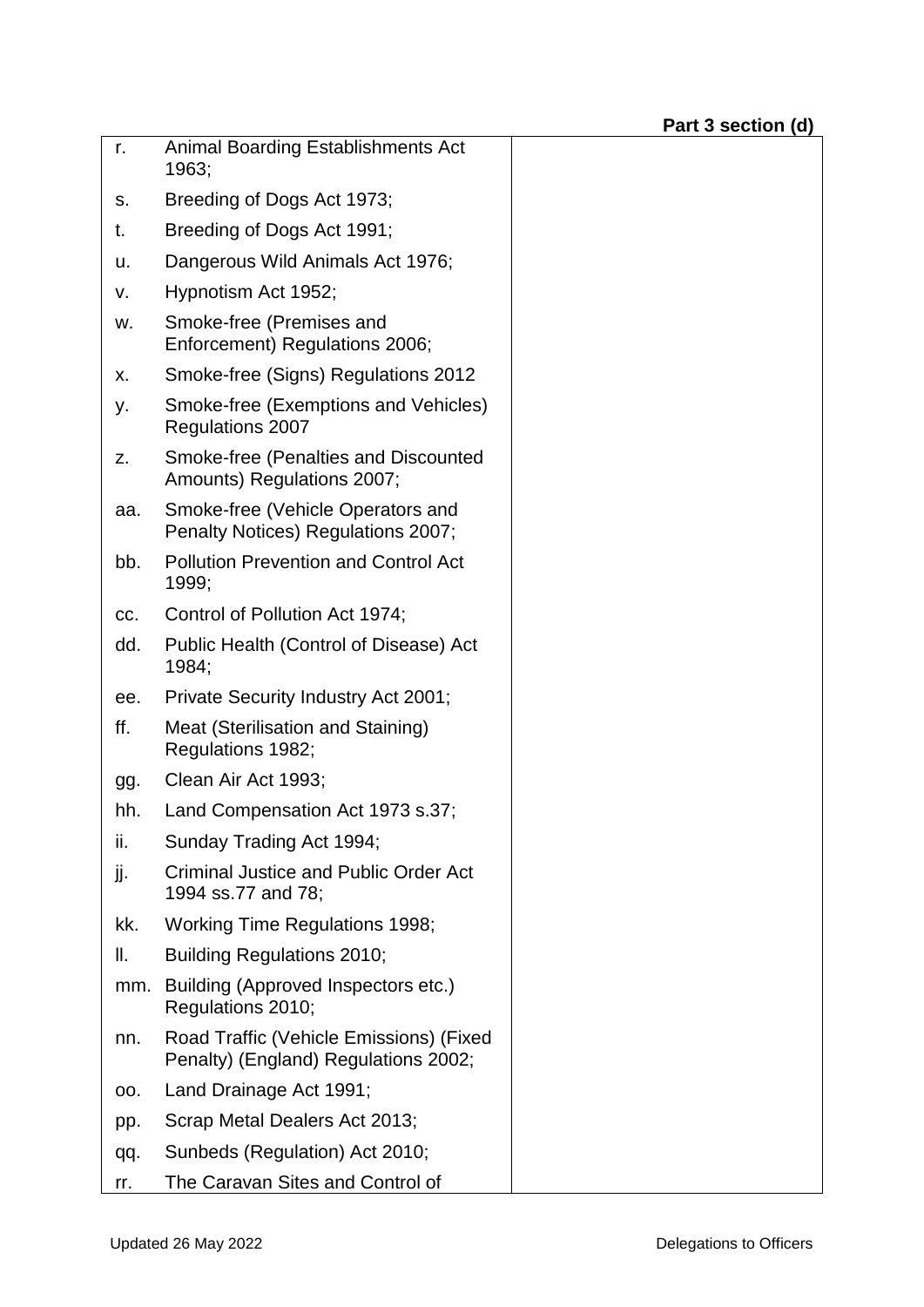|      | Development Act 1960;                                                                                                     |
|------|---------------------------------------------------------------------------------------------------------------------------|
| SS.  | Mobile Homes Act 2013;                                                                                                    |
| tt.  | Water Industry Act 1991;                                                                                                  |
| uu.  | <b>Environmental Protection (Control on</b><br>Ozone-Depleting Substances)<br>Regulations 2011;                           |
| VV.  | Waste (England and Wales) Regulations<br>2011                                                                             |
| WW.  | Tattooing of Minors Act 1969                                                                                              |
| XX.  | The Animal Welfare (Licensing of<br>Activities Involving Animals) (England)<br><b>Regulations 2018</b>                    |
| yy.  | Health Protection (Coronavirus,<br>Restrictions) (England) Regulations<br>2020 and any subsequent related<br>legislation. |
| ZZ.  | The Business and Planning Act 2020                                                                                        |
| aaa. | <b>Town Police Clauses Act 1847</b>                                                                                       |
| bbb. | Highways Act 1980                                                                                                         |
| CCC. | Policing and Crime Act 2017                                                                                               |
|      | ddd. Live Music Act 2012                                                                                                  |
|      | eee. Deregulation Act 2015                                                                                                |
| fff. | Police, Factories & c. (Miscellaneous<br>Provisions) Act 1916                                                             |
| ggg. | Licensing Act 2003                                                                                                        |
|      | hhh. Gambling Act 2005                                                                                                    |
| iii. | Zoo Licensing Act 1981                                                                                                    |
| jjj. | <b>Environmental Damage Regulations</b><br>(Prevention and Remediation) (England)<br>Regulations 2015                     |
| kkk. | Control of Pollution (Amendment) Act<br>1989                                                                              |
| Ⅲ.   | <b>Electrical Safety Standards in the Private</b><br><b>Rented Sector (England) Regulations</b><br>2020                   |
| mmm. | Environment Act 1995 (section<br>$108[(1)$ and $(4)a-m]$                                                                  |
| nnn. | Noise and Statutory Nuisance Act 1993<br>(Schedule 2)                                                                     |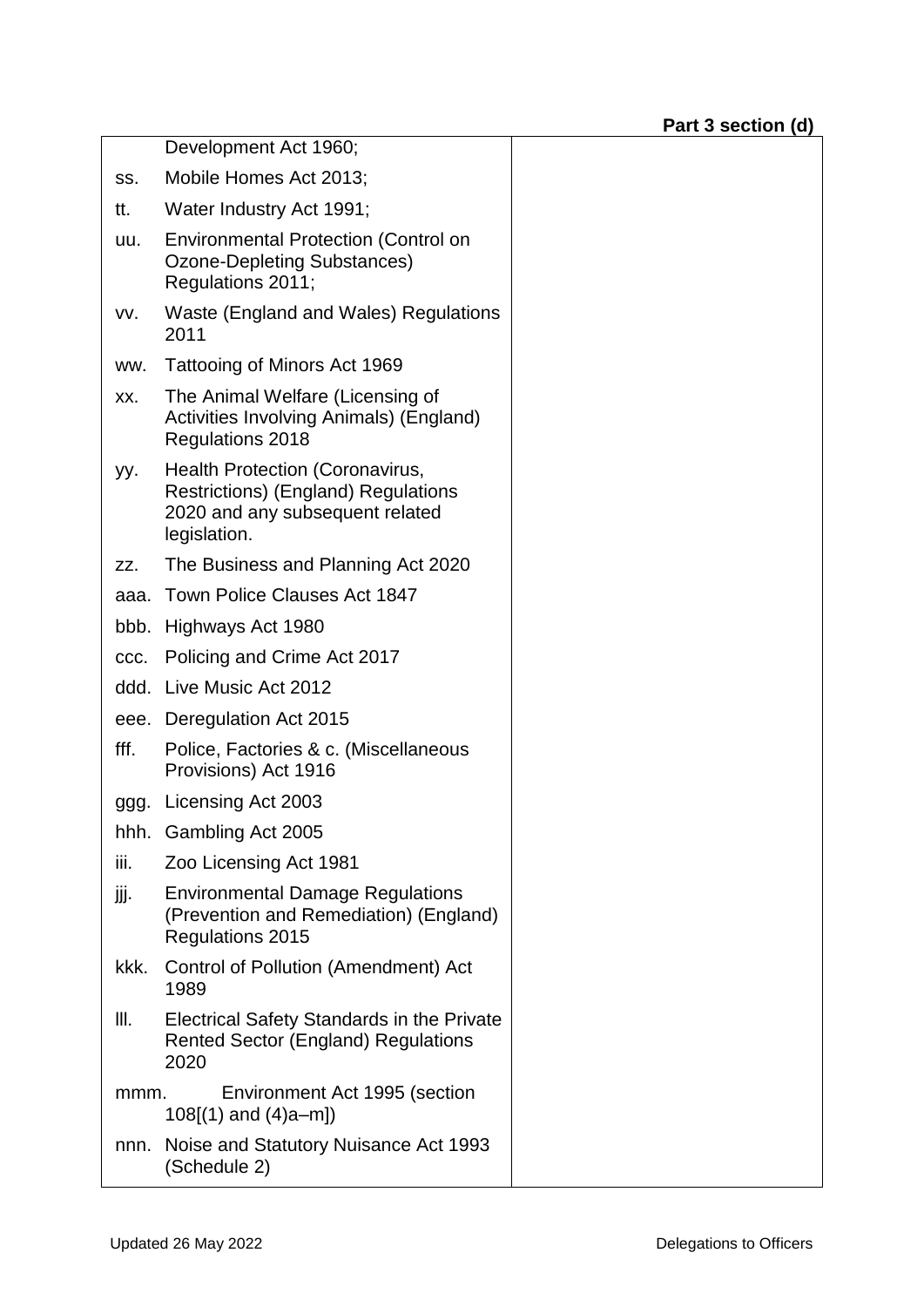| 000. | Public Health (Control of Disease) Act<br>1984                                                                                                                                                                                                                              |                                                                                                                                                                                                                                             |
|------|-----------------------------------------------------------------------------------------------------------------------------------------------------------------------------------------------------------------------------------------------------------------------------|---------------------------------------------------------------------------------------------------------------------------------------------------------------------------------------------------------------------------------------------|
| ppp. | Clean Air Act 1993 (section 56)                                                                                                                                                                                                                                             |                                                                                                                                                                                                                                             |
| 7.3  | To exercise the Council's functions<br>under the Acts listed in 7.2 to this<br>Scheme of Delegations and any other<br>acts subsequently enacted.                                                                                                                            | <b>Senior Environmental Health</b><br>Manager                                                                                                                                                                                               |
| 7.4  | Subject to the Terms of Reference of the<br>Licensing Committee to exercise all<br>functions relating to the Licensing Act<br>2003.                                                                                                                                         | <b>Senior Environmental Health</b><br>Manager                                                                                                                                                                                               |
| 7.5  | Subject to the Terms of Reference of the<br>Licensing Committee to exercise all<br>functions relating to the Gambling Act<br>2005                                                                                                                                           | <b>Senior Environmental Health</b><br>Manager                                                                                                                                                                                               |
| 7.6  | Under the Licensing Act 2003 and the<br>Gambling Act 2005 to make a decision<br>on whether a representation is irrelevant,<br>frivolous or vexatious                                                                                                                        | <b>Environmental Health Manager</b>                                                                                                                                                                                                         |
| 7.7  | To exercise all powers of the Council<br>under sections 19-22 of the Criminal<br>Justice and Police Act 2001 concerning<br>closure of unlicensed premises                                                                                                                   | <b>Senior Environmental Health</b><br>Manager (in consultation with the<br>Chair and Vice-Chair of Licensing<br>Committee)                                                                                                                  |
| 7.8  | Authority under the Food Safety Acts,<br>and any associated Regulations to make<br>application for Emergency Prohibition<br>Orders for appropriate premises and to<br>issue certificates that the measures<br>specified by the Prohibition Orders have<br>been carried out. | <b>Senior Environmental Health</b><br>Manager or authorised officers<br>from the London Borough of<br>Hillingdon, in relation to<br><b>Emergency Control Regulations</b><br>governing imported foods within<br>the Borough's Remote Transit |
| 7.9  | European Union (Withdrawal) Act 2018<br>as amended by the European Union<br>(Withdrawal Agreement) Act 2020<br>relating to retained EU regulations<br>including numbers 178/2002, 852-<br>854/2004, 2017/625 and 2073/2005,<br>which relate to food and feed                | <b>Sheds</b>                                                                                                                                                                                                                                |
| 7.10 | To exercise the Council's powers under<br>the Food Safety and Hygiene (England)<br>Regulations 2013 and relevant EU<br>Directives and any associated                                                                                                                        | <b>All Environmental Health Staff</b><br>identified for this purpose by the<br><b>Senior Environmental Health</b><br>Manager or authorised officers                                                                                         |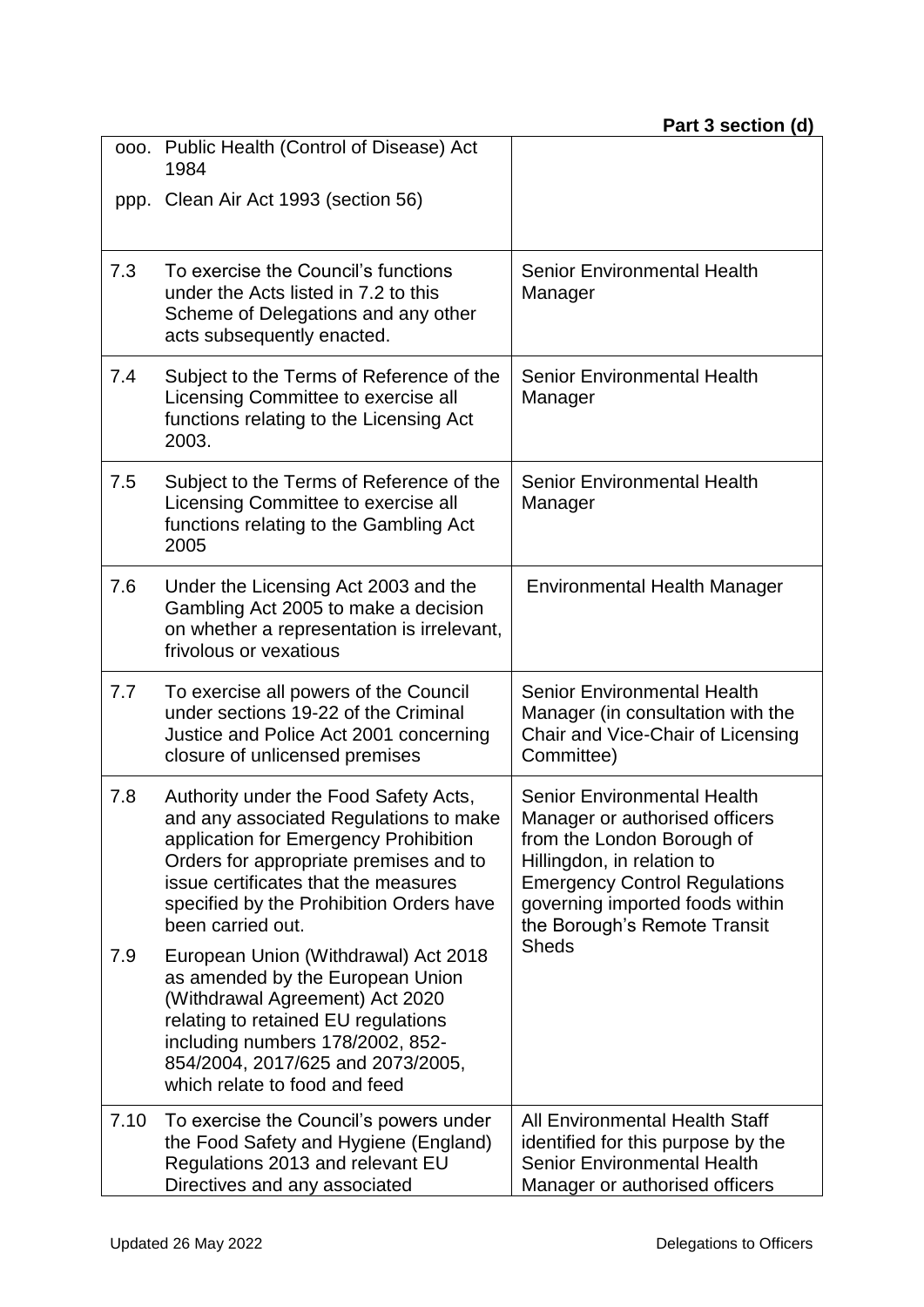|      | regulations to serve/apply for (as<br>appropriate) hygiene improvement<br>notices, hygiene prohibition orders,<br>hygiene emergency prohibition notices<br>and orders, remedial action notices and<br>detention notices                                                                                                                     | from the London Borough of<br>Hillingdon, in relation to<br><b>Emergency Control Regulations</b><br>governing imported foods within<br>the Borough's Remote Transit<br><b>Sheds</b>                                                                  |
|------|---------------------------------------------------------------------------------------------------------------------------------------------------------------------------------------------------------------------------------------------------------------------------------------------------------------------------------------------|------------------------------------------------------------------------------------------------------------------------------------------------------------------------------------------------------------------------------------------------------|
| 7.11 | To exercise the Councils powers under<br>the Official Feed and Food Control<br>(England) Regulations 2009, including<br>(but not limited to) detention, destruction,<br>special treatment and the re-dispatch of<br>feed and food, the service of notices, the<br>procurement of samples of food and to<br>take other appropriate measures' | Senior Environmental Health<br>Manager or authorised officers<br>from the London Borough of<br>Hillingdon, in relation to<br><b>Emergency Control Regulations</b><br>governing imported foods within<br>the Borough's Remote Transit<br><b>Sheds</b> |
| 7.12 | Authority in relation to Waste Disposal to<br>pass on to commercial customers the full<br>increased costs of all future Landfill<br>Taxes imposed by Central Government.                                                                                                                                                                    | <b>Senior Environmental Health</b><br>Manager, Group Head<br><b>Neighbourhood Services</b>                                                                                                                                                           |
| 7.13 | To make minor changes to the Building<br>Control Charges Scheme No. 1.                                                                                                                                                                                                                                                                      | <b>Building Control Manager</b>                                                                                                                                                                                                                      |
| 7.14 | To issue fixed penalty notices under<br>section 33(1)(a) of the Environmental<br>Protection Act 1990, to persons whom<br>the officer has reason to believe have<br>committed a small scale fly tipping<br>offence                                                                                                                           | Group Head of Neighbourhood<br><b>Services and Senior Environmental</b><br><b>Health Manager</b>                                                                                                                                                     |

|     | 8. MARKETS                                                                                                                        |                                             |
|-----|-----------------------------------------------------------------------------------------------------------------------------------|---------------------------------------------|
|     | <b>Column 1 – Function</b>                                                                                                        | <b>Column 2 – Authorised Officer</b>        |
| 8.1 | To operate a market in Staines under the<br>terms of the Staines Town Hall and Market<br>Act 1872                                 | Group Head Neighbourhood<br><b>Services</b> |
|     | 8.2 To set and enforce regulations for any<br>markets within the Borough                                                          | Group Head Neighbourhood<br><b>Services</b> |
| 8.3 | To respond to requests for stands in<br>Staines High Street on non-market days<br>under the terms of s115E of the Highways<br>Act | Group Head Neighbourhood<br><b>Services</b> |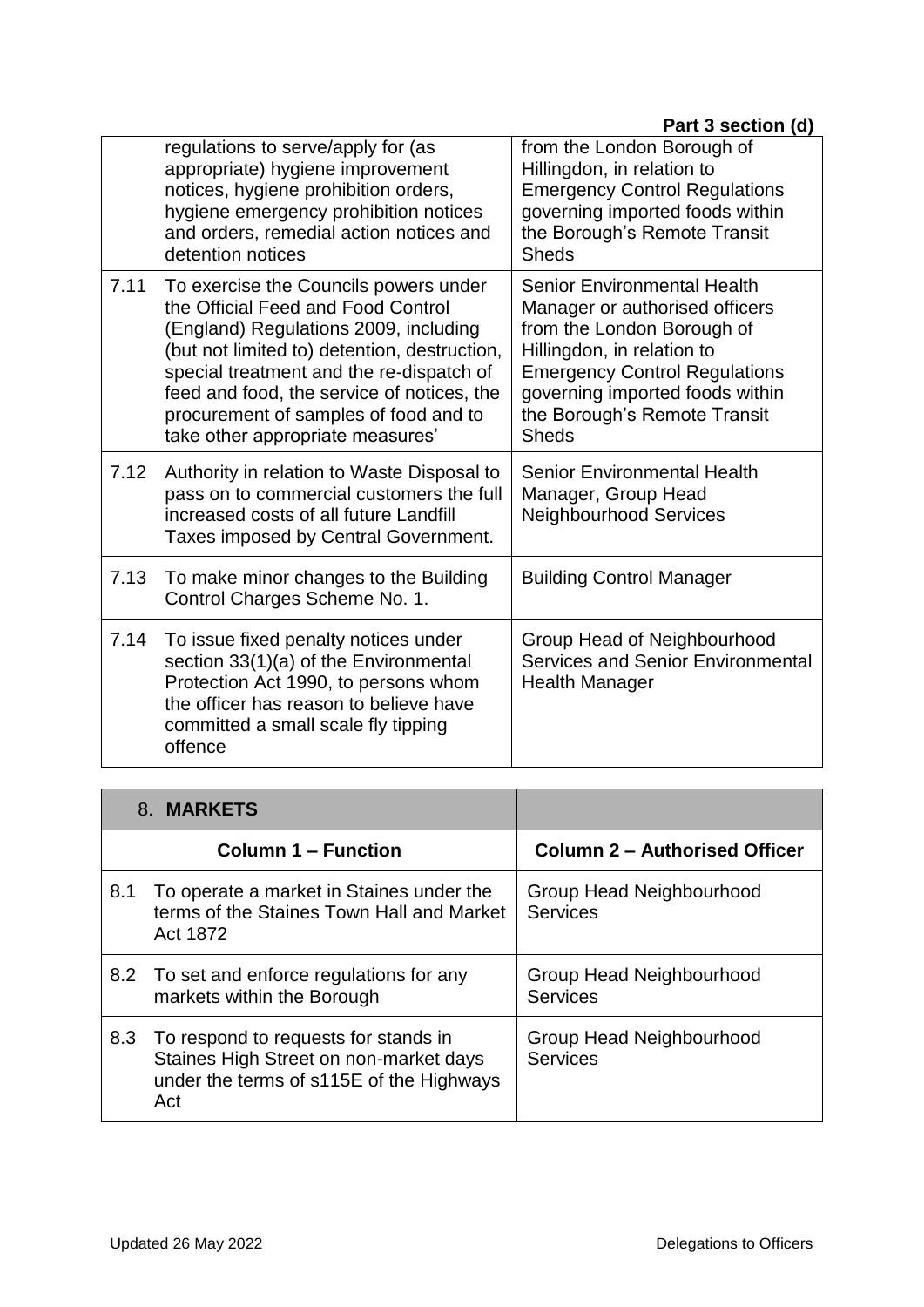|     | 9. FREEDOM OF INFORMATION,<br><b>ENVIRONMENTAL INFORMATION</b><br><b>REGULATIONS AND DATA</b><br><b>PROTECTION</b>                                                                                                                                      |                                                                                         |
|-----|---------------------------------------------------------------------------------------------------------------------------------------------------------------------------------------------------------------------------------------------------------|-----------------------------------------------------------------------------------------|
|     | <b>Column 1 - Function</b>                                                                                                                                                                                                                              | <b>Column 2 - Authorised Officer</b>                                                    |
| 9.1 | To add documents to the Council's<br>publication scheme                                                                                                                                                                                                 | Data Protection Officer/Information<br>Governance Co-ordinator                          |
| 9.2 | To determine whether any requests under<br>the above acts are repeated or vexatious                                                                                                                                                                     | Data Protection Officer/Information<br>Governance Co-ordinator                          |
| 9.3 | To determine whether any exemptions<br>apply under the above Acts and<br><b>Regulations</b>                                                                                                                                                             | Data Protection Officer /Information<br>Governance Co-ordinator                         |
| 9.4 | To review decisions made to place items<br>in Part II of agendas and to authorise the<br>disclosure of such items where the<br>reasons for confidentiality no longer apply<br>or where it would be in the public interest<br>to disclose of such items. | Group Head of Corporate<br>Governance in consultation with<br>the Leader of the Council |
|     | <b>10. HOUSING AND COMMUNITY CARE</b><br><b>MATTERS</b>                                                                                                                                                                                                 |                                                                                         |
|     | <b>Column 1 - Function</b>                                                                                                                                                                                                                              | <b>Column 2 - Authorised Officer</b>                                                    |
|     | 10.1 To approve mandatory/discretionary                                                                                                                                                                                                                 |                                                                                         |
|     | grants under the Housing Grants,<br>Construction and Regeneration Act 1996<br>in accordance with the policies approved<br>from time to time by the Council.                                                                                             | Group Head(s) Community<br>Wellbeing                                                    |
|     | 10.2 To exercise the powers and the functions<br>of the Council under the Housing Grants<br>and Regeneration Act 1996 and any<br>regulations made thereunder.                                                                                           | Group Head(s) Community<br>Wellbeing                                                    |
|     | 10.3 Authority to require repayment of<br>mandatory/discretionary grants in<br>accordance with Government guidelines<br>and within the timescales laid down in the<br>Council's approved policies.                                                      | Group Head(s) Community<br>Wellbeing                                                    |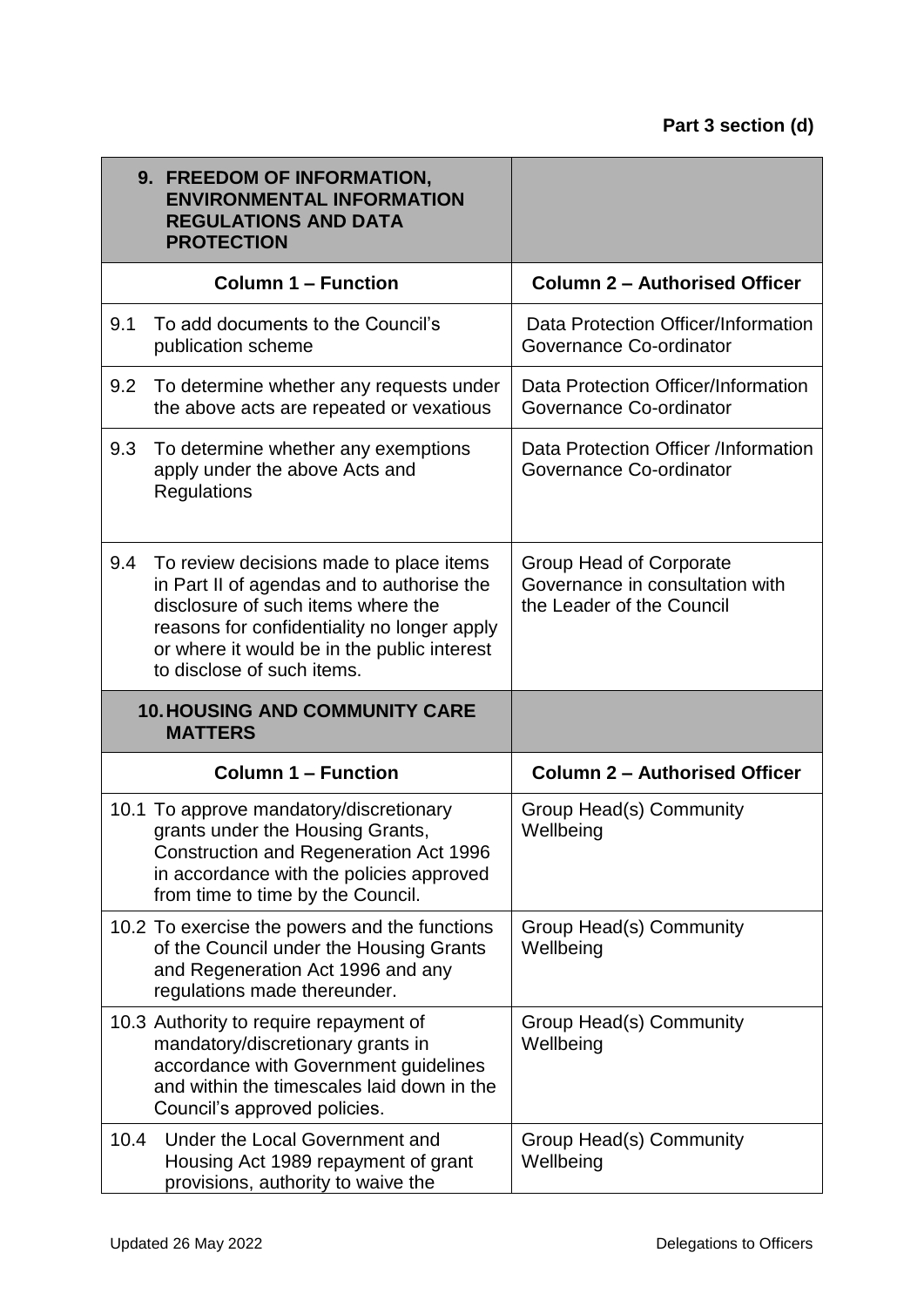|      | requirement to repay grant in any case<br>where the owner disposes of their<br>property, in order to go to live in<br>sheltered housing or a residential care<br>home, as his/her only or main residence.                                                                                                                          |                                               |
|------|------------------------------------------------------------------------------------------------------------------------------------------------------------------------------------------------------------------------------------------------------------------------------------------------------------------------------------|-----------------------------------------------|
| 10.5 | Pursuant to the Housing Acts and all<br>relevant Orders and Regulations<br>thereunder:-                                                                                                                                                                                                                                            | <b>Senior Environmental Health</b><br>Manager |
| a.   | to serve notices requiring the abatement<br>of overcrowding;                                                                                                                                                                                                                                                                       |                                               |
| b.   | to serve notices requiring the demolition<br>of houses, subject to Demolition Orders,<br>carry out demolition in default and<br>recover the cost:                                                                                                                                                                                  |                                               |
| c.   | to make a declaration of an area as a<br>slum clearance area subject to<br>legislative requirements for Slum<br><b>Clearance Declarations</b>                                                                                                                                                                                      |                                               |
| d.   | to revoke Closing or Demolition Orders<br>on the satisfactory completion of works<br>to render the house free from serious<br>hazards;                                                                                                                                                                                             |                                               |
| е.   | to serve statutory notices requiring the<br>execution of repairs, carry out work in<br>default and recover the costs;                                                                                                                                                                                                              |                                               |
| f.   | to serve notice requiring the production<br>of documents and for entry into premises<br>for inspection, survey and works.                                                                                                                                                                                                          |                                               |
| g.   | to exercise the Council's powers under<br>the Housing Act 2004 for the issue<br>of/application for (as appropriate)<br><b>Improvement Notices, Prohibition</b><br>Orders, Hazard Awareness Notices,<br><b>Emergency Remedial Action Notice,</b><br><b>Emergency Prohibition Orders and</b><br>empty property management orders and |                                               |
|      | in respect of houses in multiple occupation, to:                                                                                                                                                                                                                                                                                   |                                               |
| i.   | make interim and final management<br>orders;                                                                                                                                                                                                                                                                                       |                                               |
| ii.  | serve notices requiring compliance<br>with management regulations, the<br>execution of works, including the<br>provision of facilities and fire<br>escapes;                                                                                                                                                                        |                                               |
| iii. | make directions to prevent or reduce<br>overcrowding;                                                                                                                                                                                                                                                                              |                                               |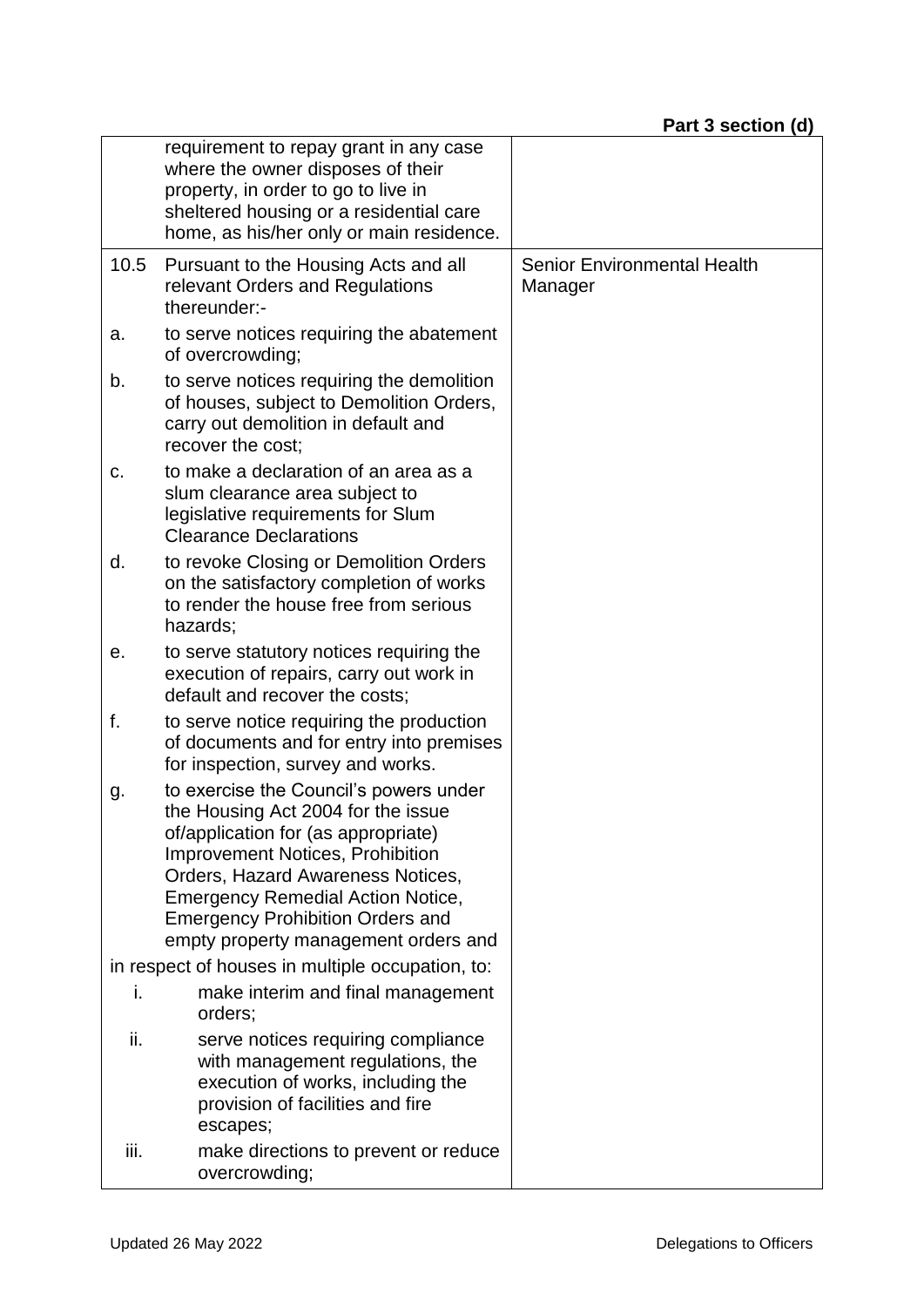| iv.<br>V. | carry out works in default of<br>compliance with $(e)(i)$ , $(ii)$ and $(iii)$<br>above and to recover the costs.<br>To determine and issue licences<br>under the Housing Act 2004                                                                                                                                                                                                           |                                           |
|-----------|----------------------------------------------------------------------------------------------------------------------------------------------------------------------------------------------------------------------------------------------------------------------------------------------------------------------------------------------------------------------------------------------|-------------------------------------------|
| 10.6      | To discharge the duties or exercise the<br>powers of the Council under the Housing<br>Act 1996 Parts VI and VII with regard to<br>the allocation of housing<br>accommodation, operation of the<br>housing register, provision of housing<br>advice, and matters relating to<br>homelessness and the arrangement of<br>accommodation for households where<br>necessary under the legislation. | Group Head(s) Community<br>Wellbeing      |
| 10.7      | The placing of homeless persons in bed<br>and breakfast or other temporary<br>accommodation and the fixing, collection<br>and recovering of contributions therefore                                                                                                                                                                                                                          | Group Head(s) Community<br>Wellbeing      |
| 10.8      | To make nominations to housing<br>association accommodation of<br>applicants on the Housing Register, in<br>accordance with the Council's bands<br>scheme.                                                                                                                                                                                                                                   | Group Head(s) Community<br>Wellbeing      |
| 10.9      | To make nomination to housing<br>association accommodation outside the<br>bands scheme to applicants considered<br>as special cases.                                                                                                                                                                                                                                                         | Group Head(s) Community<br>Wellbeing      |
|           | 10.10 To make nominations to housing<br>association accommodation of persons<br>nominated by other local<br>authorities/housing associations under<br>any mobility scheme in which the<br>Council agrees to participate.                                                                                                                                                                     | Group Head(s) Community<br>Wellbeing      |
|           | 10.11 To agree terms for the lease from private<br>landlords of premises to be used for the<br>provision of temporary accommodation<br>for the homeless.                                                                                                                                                                                                                                     | Group Head(s) Community<br>Wellbeing      |
|           | 10.12 Administration of the Spelthorne<br><b>Personal Alarm Network Scheme</b><br>("SPAN") and the negotiation of service<br>charges with other public bodies.                                                                                                                                                                                                                               | <b>Group Heads Community</b><br>Wellbeing |
|           | 10.13 To take any necessary action to deal                                                                                                                                                                                                                                                                                                                                                   | Group Head of Corporate                   |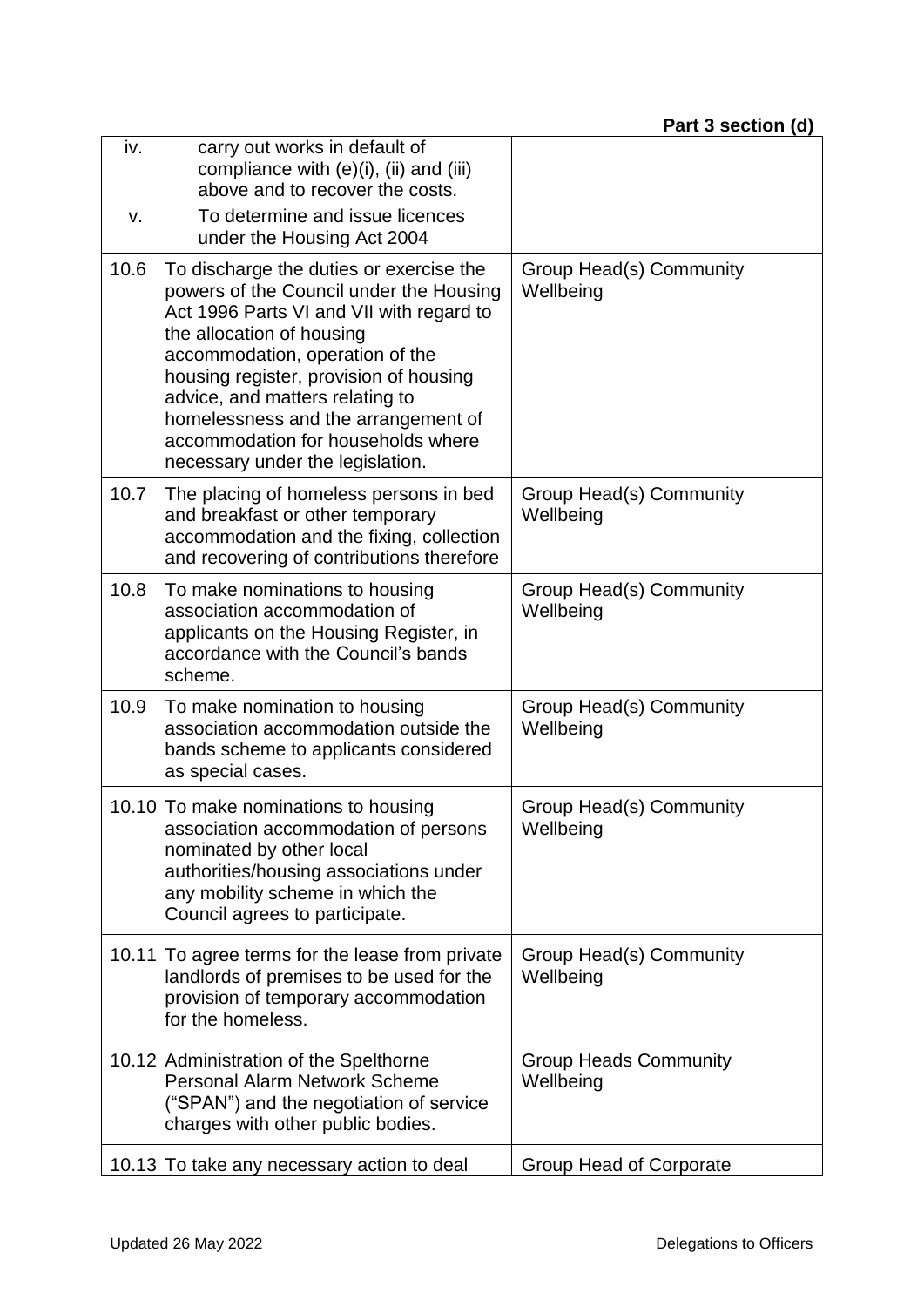|  | Part 3 section (d) |  |
|--|--------------------|--|
|--|--------------------|--|

|      | with illegal encampments on Council<br>owned land and on privately owned land,<br>with the owner's permission.                                                                                                                                              | Governance                                                              |
|------|-------------------------------------------------------------------------------------------------------------------------------------------------------------------------------------------------------------------------------------------------------------|-------------------------------------------------------------------------|
|      | 10.14 To exercise the Council's power and<br>functions in relation to determination and<br>payment of Housing Benefit, rent<br>allowances and Council Tax benefit and<br>recovery of housing benefit<br>overpayments in accordance with the<br>regulations. | Group Head(s) Community<br>Wellbeing                                    |
|      | 10.15 The carrying out of such duties<br>necessary for the prosecution,<br>administrative penalties and formal<br>cautioning in cases where housing<br>benefit fraud is detected.                                                                           | Group Head(s) Community<br>Wellbeing                                    |
|      | 10.16 The initial decision to decide<br><b>Discretionary Housing Payments</b>                                                                                                                                                                               | Appeals and Review Officer and<br><b>Housing Benefit Manager</b>        |
|      | 10.17 Review of a Discretionary Housing<br>Payments decision                                                                                                                                                                                                | Group Head(s) Community<br>Wellbeing                                    |
|      | 10.18 The requisition of the supply of water,<br>gas, electricity, telephones and other<br>services necessary for properties<br>provided or to be provided for housing<br>purposes.                                                                         | <b>Group Heads Community</b><br>Wellbeing                               |
|      | 10.19 To exercise the Council's powers and<br>functions in relation to Community Care<br>and related issues.                                                                                                                                                | <b>Group Heads Community</b><br>Wellbeing                               |
|      | 10.20 To undertake day to day management of<br>Day/Community Centres and the Meals<br>on Wheels Service.                                                                                                                                                    | Group Head(s) Community<br>Wellbeing                                    |
|      | <b>11. LEISURE AND ASSOCIATED</b><br><b>MATTERS</b>                                                                                                                                                                                                         |                                                                         |
|      | <b>Column 1 - Function</b>                                                                                                                                                                                                                                  | <b>Column 2 - Authorised Officer</b>                                    |
| 11.1 | The management and letting of all<br>sports, recreational and community<br>facilities provided by the Council subject<br>to the Community Lettings Policy,<br>including:-                                                                                   | Group Heads Neighbourhood<br><b>Services and Community</b><br>Wellbeing |
| a.   | the fixing of charges for special events                                                                                                                                                                                                                    |                                                                         |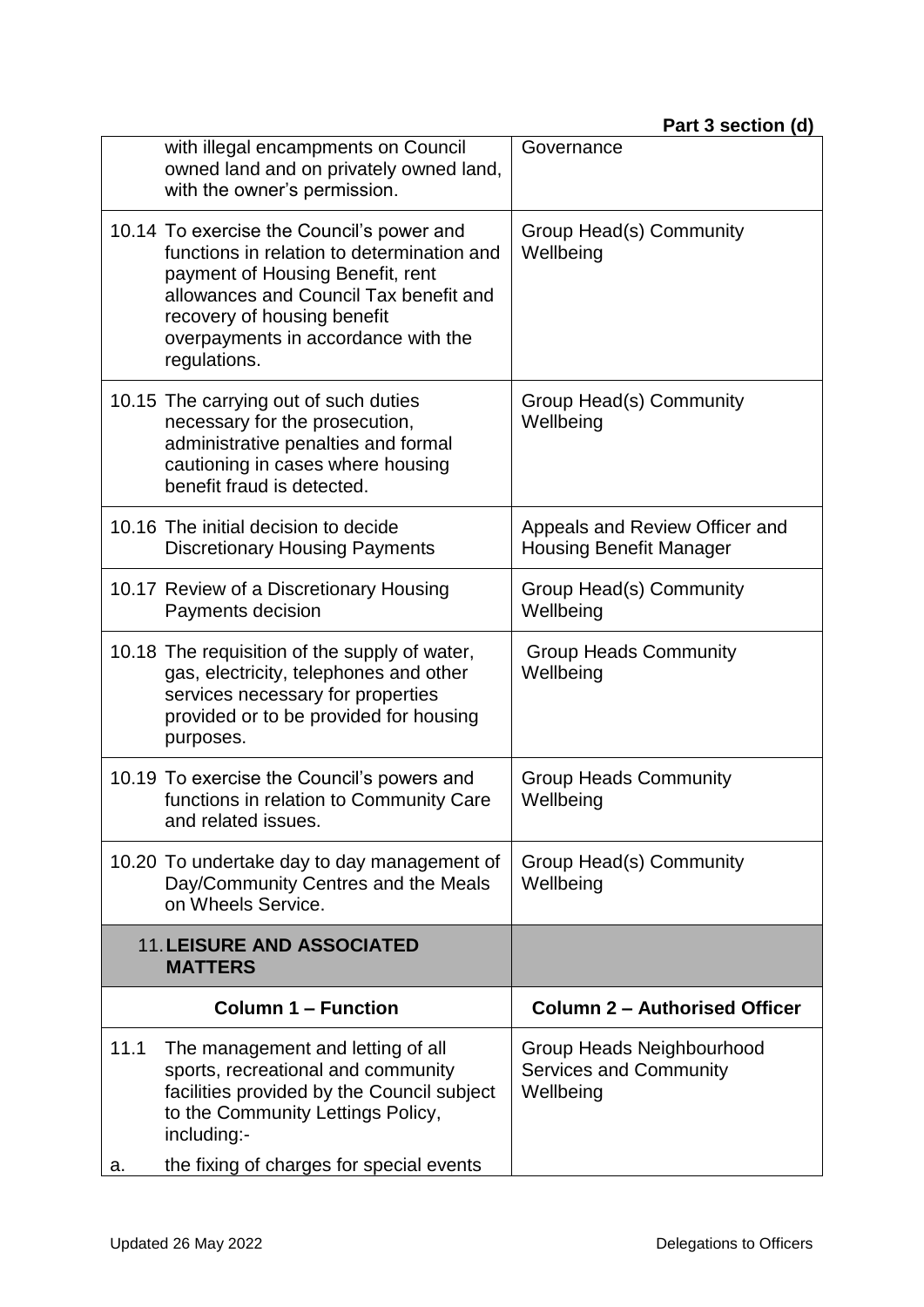|      | not covered by the annual review of fees<br>and charges;                                                                                                                                                                                                            |                                                                                              |
|------|---------------------------------------------------------------------------------------------------------------------------------------------------------------------------------------------------------------------------------------------------------------------|----------------------------------------------------------------------------------------------|
| b.   | Negotiation of variations in charges for<br>use of sports, recreational and<br>community facilities within established<br>policy;                                                                                                                                   |                                                                                              |
| c.   | The power to waive fees and charges;<br>and                                                                                                                                                                                                                         |                                                                                              |
| d.   | The setting of opening hours for facilities<br>and the duration of sports seasons.                                                                                                                                                                                  |                                                                                              |
| 11.2 | The promotion of musical, artistic,<br>cultural, sporting and community<br>activities, including negotiation of<br>sponsorship arrangements.                                                                                                                        | Group Head(s) Community<br>Wellbeing                                                         |
| 11.3 | The management of allotments,<br>including entering into management<br>agreements for sites, lettings, mal-<br>cultivation notices, notices to quit and<br>decisions on applications for permission<br>to erect structures by tenants or<br>allotment associations. | Group Head Neighbourhood<br>Services                                                         |
| 11.4 | The management of cemeteries,<br>including the allocation, re-allocation and<br>grant of grave spaces, including the<br>repurchase of grave spaces and other<br>associated matters.                                                                                 | Group Head Neighbourhood<br><b>Services</b>                                                  |
| 11.5 | The administration of Leisure<br>Development Grants to be made to<br>Voluntary Organisations, in accordance<br>with the policy guidelines approved from<br>time to time by the Community<br>Wellbeing and Housing Committee.                                        | Group Head(s) Community<br>Wellbeing                                                         |
|      | <b>12. ENVIRONMENT AND PUBLIC</b><br><b>AMENITIES MATTERS</b>                                                                                                                                                                                                       |                                                                                              |
|      | <b>Column 1 – Function</b>                                                                                                                                                                                                                                          | <b>Column 2 - Authorised Officer</b>                                                         |
| 12.1 | To determine applications made in<br>respect of land under the control of the<br>Council for the following:-                                                                                                                                                        | <b>Senior Environmental Health</b><br>Manager or Group Head<br><b>Neighbourhood Services</b> |
|      | Placing of structures.<br>a.                                                                                                                                                                                                                                        |                                                                                              |
|      | Erection of directional signs.<br>b.                                                                                                                                                                                                                                |                                                                                              |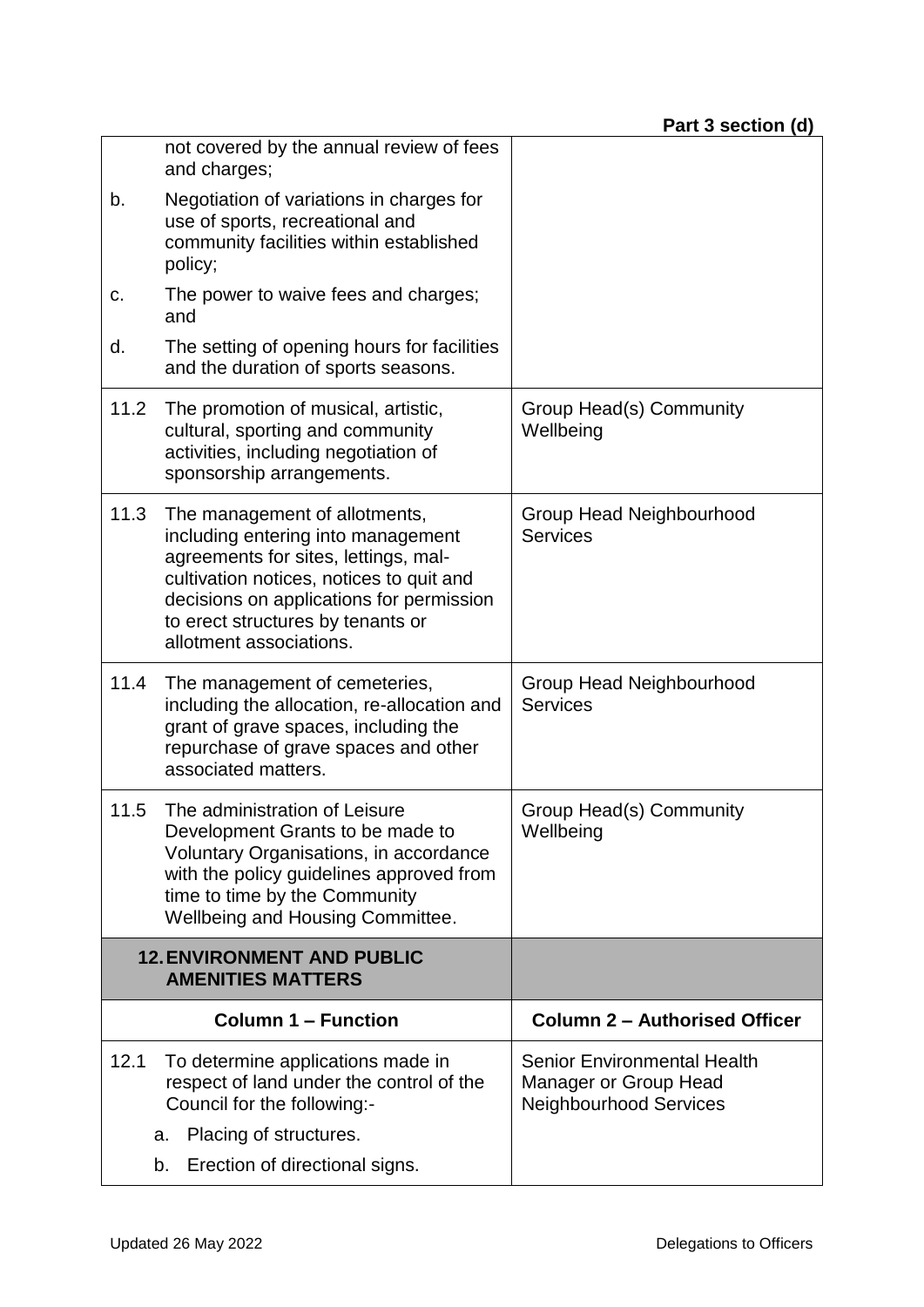| Street trading consent under Section<br>d.<br>3 and Schedule 4 of the Local<br>Government (Miscellaneous<br>Provisions) Act, 1982.<br>Fun runs, marathons, filming and<br>е.<br>other similar activities.<br>12.2<br>In relation to the Council's Car Parks:-<br><b>Deputy Chief Executive</b><br>to authorise proceedings in respect<br>a.<br>of offences against any car park<br>regulations; and<br>to determine applications by outside<br>b.<br>bodies or persons for use of the car<br>parks, subject to any consent not<br>prejudicing the normal use of the car<br>park.<br>12.3<br>To authorise and determine payment of<br><b>Relevant Deputy Chief Executive</b><br>an appropriate commuted sum when<br>taking over private lighting schemes<br>under Section 161 of the Public Health<br>Act 1875.<br>12.4<br>The siting of bus shelters, bus stops,<br><b>Relevant Deputy Chief Executive</b><br>seats and other street furniture.<br>12.5<br>Deputy Chief Executive with<br>The numbering and renumbering of<br>responsibility for Environmental<br>premises in streets.<br><b>Health &amp; Building Control</b><br>12.6<br>All necessary steps in connection with<br>Group Head Neighbourhood<br>the removal and disposal of abandoned<br><b>Services</b><br>vehicles under the Refuse Disposal<br>(Amenity) Act 1978.<br>12.7<br>To make representations to Surrey<br><b>Relevant Deputy Chief Executive</b><br>County Council regarding the provision<br>of tendered bus services under the<br>Transport Act, 1985.<br>12.8<br>To exercise the Council's powers under<br>Deputy Chief Executive with<br>the following provisions of the Local<br>responsibility for Environmental<br>Government (Miscellaneous Provisions)<br>Health & Building Control<br>Act, 1976:-<br>Section 23 (in relation to dangerous<br>a.<br>trees);<br>Section 25 (in relation to dangerous<br>b. | Erection of banners.<br>$C_{\cdot}$ |  |
|------------------------------------------------------------------------------------------------------------------------------------------------------------------------------------------------------------------------------------------------------------------------------------------------------------------------------------------------------------------------------------------------------------------------------------------------------------------------------------------------------------------------------------------------------------------------------------------------------------------------------------------------------------------------------------------------------------------------------------------------------------------------------------------------------------------------------------------------------------------------------------------------------------------------------------------------------------------------------------------------------------------------------------------------------------------------------------------------------------------------------------------------------------------------------------------------------------------------------------------------------------------------------------------------------------------------------------------------------------------------------------------------------------------------------------------------------------------------------------------------------------------------------------------------------------------------------------------------------------------------------------------------------------------------------------------------------------------------------------------------------------------------------------------------------------------------------------------------------------------------------------------------|-------------------------------------|--|
|                                                                                                                                                                                                                                                                                                                                                                                                                                                                                                                                                                                                                                                                                                                                                                                                                                                                                                                                                                                                                                                                                                                                                                                                                                                                                                                                                                                                                                                                                                                                                                                                                                                                                                                                                                                                                                                                                                |                                     |  |
|                                                                                                                                                                                                                                                                                                                                                                                                                                                                                                                                                                                                                                                                                                                                                                                                                                                                                                                                                                                                                                                                                                                                                                                                                                                                                                                                                                                                                                                                                                                                                                                                                                                                                                                                                                                                                                                                                                |                                     |  |
|                                                                                                                                                                                                                                                                                                                                                                                                                                                                                                                                                                                                                                                                                                                                                                                                                                                                                                                                                                                                                                                                                                                                                                                                                                                                                                                                                                                                                                                                                                                                                                                                                                                                                                                                                                                                                                                                                                |                                     |  |
|                                                                                                                                                                                                                                                                                                                                                                                                                                                                                                                                                                                                                                                                                                                                                                                                                                                                                                                                                                                                                                                                                                                                                                                                                                                                                                                                                                                                                                                                                                                                                                                                                                                                                                                                                                                                                                                                                                |                                     |  |
|                                                                                                                                                                                                                                                                                                                                                                                                                                                                                                                                                                                                                                                                                                                                                                                                                                                                                                                                                                                                                                                                                                                                                                                                                                                                                                                                                                                                                                                                                                                                                                                                                                                                                                                                                                                                                                                                                                |                                     |  |
|                                                                                                                                                                                                                                                                                                                                                                                                                                                                                                                                                                                                                                                                                                                                                                                                                                                                                                                                                                                                                                                                                                                                                                                                                                                                                                                                                                                                                                                                                                                                                                                                                                                                                                                                                                                                                                                                                                |                                     |  |
|                                                                                                                                                                                                                                                                                                                                                                                                                                                                                                                                                                                                                                                                                                                                                                                                                                                                                                                                                                                                                                                                                                                                                                                                                                                                                                                                                                                                                                                                                                                                                                                                                                                                                                                                                                                                                                                                                                |                                     |  |
|                                                                                                                                                                                                                                                                                                                                                                                                                                                                                                                                                                                                                                                                                                                                                                                                                                                                                                                                                                                                                                                                                                                                                                                                                                                                                                                                                                                                                                                                                                                                                                                                                                                                                                                                                                                                                                                                                                |                                     |  |
|                                                                                                                                                                                                                                                                                                                                                                                                                                                                                                                                                                                                                                                                                                                                                                                                                                                                                                                                                                                                                                                                                                                                                                                                                                                                                                                                                                                                                                                                                                                                                                                                                                                                                                                                                                                                                                                                                                |                                     |  |
|                                                                                                                                                                                                                                                                                                                                                                                                                                                                                                                                                                                                                                                                                                                                                                                                                                                                                                                                                                                                                                                                                                                                                                                                                                                                                                                                                                                                                                                                                                                                                                                                                                                                                                                                                                                                                                                                                                |                                     |  |
|                                                                                                                                                                                                                                                                                                                                                                                                                                                                                                                                                                                                                                                                                                                                                                                                                                                                                                                                                                                                                                                                                                                                                                                                                                                                                                                                                                                                                                                                                                                                                                                                                                                                                                                                                                                                                                                                                                |                                     |  |
|                                                                                                                                                                                                                                                                                                                                                                                                                                                                                                                                                                                                                                                                                                                                                                                                                                                                                                                                                                                                                                                                                                                                                                                                                                                                                                                                                                                                                                                                                                                                                                                                                                                                                                                                                                                                                                                                                                | excavations).                       |  |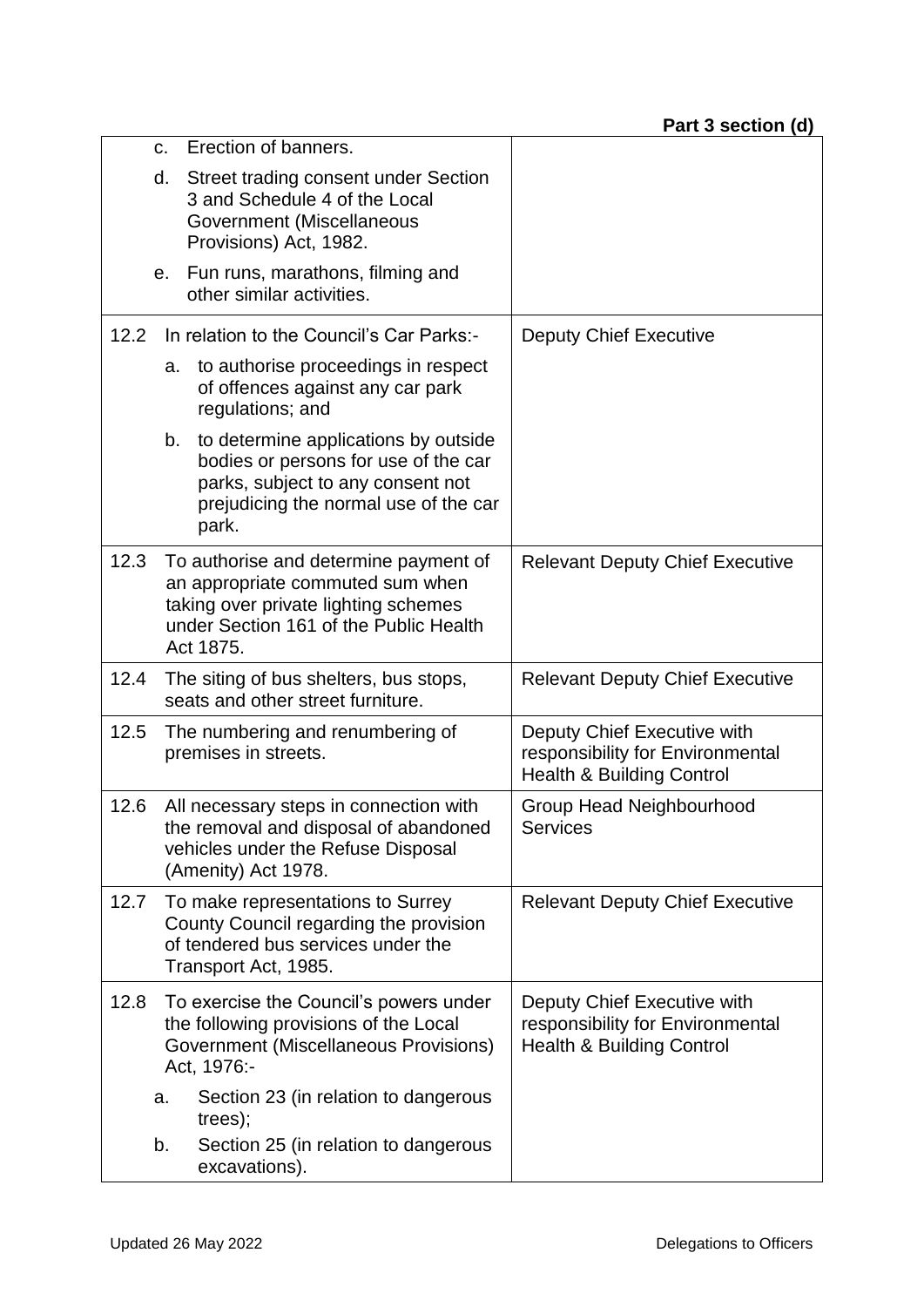| 12.9<br>To institute proceedings in the County<br>Court or High Court to gain possession<br>of highway land occupied by caravans,<br>tents or other residential structures.                                                                              | <b>Group Head of Corporate</b><br>Governance                                                                             |
|----------------------------------------------------------------------------------------------------------------------------------------------------------------------------------------------------------------------------------------------------------|--------------------------------------------------------------------------------------------------------------------------|
| 12.10 To make objections on amenity grounds<br>to applications submitted to the Traffic<br><b>Commissioners for Goods Vehicle</b><br>Operators Licences.                                                                                                 | <b>Relevant Deputy Chief Executive</b><br>or Group Head Neighbourhood<br><b>Services</b>                                 |
| 12.11 To issue Private Hire Vehicle and<br>Hackney Carriage licences where<br>applicants comply with the criteria<br>agreed from time to time by the Council<br>or relevant Committee.                                                                   | <b>Senior Environmental Health</b><br>Manager                                                                            |
| 12.12 Immediate revocation of a Hackney<br>Carriage driver and Private Hire driver<br>licenses in accordance with the<br>Council's adopted procedure. Power to<br>revoke is under section 61 Local<br>Government (Miscellaneous Provisions)<br>Act 1976. | <b>Senior Environmental Health</b><br>Manager in consultation with the<br>Chair and Vice-Chair of Licensing<br>Committee |
| 12.13 To suspend Hackney Carriage driver<br>and Private Hire driver Licences in<br>accordance with the Council's adopted<br>procedure. Power to suspend is under<br>section 61 Local Government<br>(Miscellaneous Provisions) Act 1976                   | <b>Senior Environmental Health</b><br>Manager in consultation with the<br>Chair and Vice-Chair of Licensing<br>Committee |
| 12.14 To suspend Hackney Carriage and<br>private hire vehicle licenses in<br>accordance with the Council's adopted<br>procedure. Power to suspend a vehicle<br>is section 60 of Local Government<br>Miscellaneous Provisions) Act 1976)                  | <b>Senior Environmental Health</b><br>Manager                                                                            |
| 12.15 To administer the hackney carriage and<br>private hire licensing Penalty Points<br>Scheme and issue penalty points in<br>accordance with the Scheme                                                                                                | <b>Senior Environmental Health</b><br>Manager                                                                            |
| 12.16 To determine appeals against penalty<br>points under the Council's Penalty<br><b>Points Scheme</b>                                                                                                                                                 | <b>Senior Environmental Health</b><br>Manager in conjunction with the<br><b>Deputy Chief Executive</b>                   |
| 12.17 To administer the applications for<br><b>Pavement Licensing</b>                                                                                                                                                                                    | <b>Senior Environmental Health</b><br>Manager                                                                            |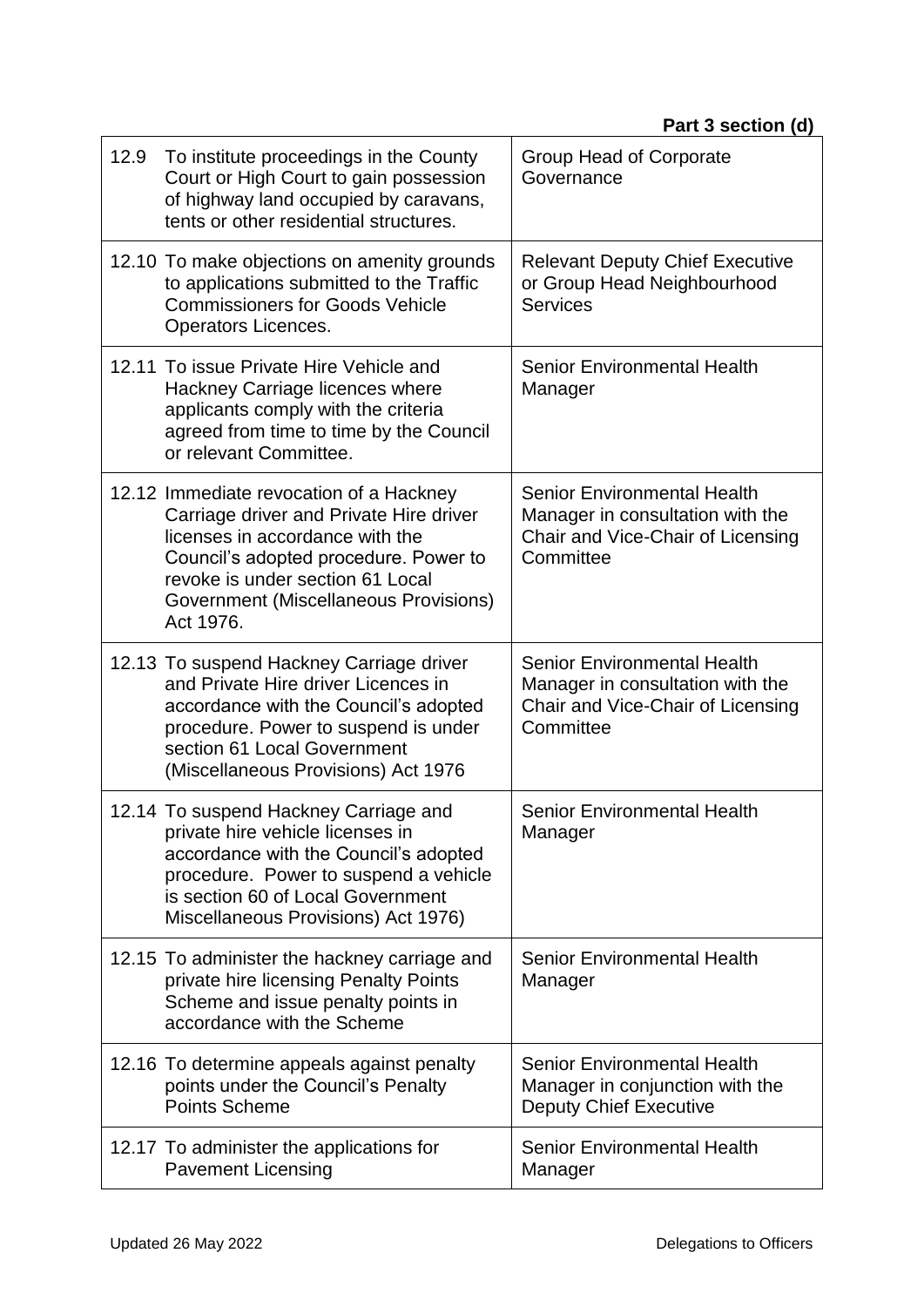|      | 12.18 To administer the Licensing Act 2003                                                                                                                             | <b>Senior Environmental Health</b><br>Manager                                                |
|------|------------------------------------------------------------------------------------------------------------------------------------------------------------------------|----------------------------------------------------------------------------------------------|
|      | 12.19 To administer House to House<br>Collections under the House to House<br><b>Collections Act 1939</b>                                                              | <b>Senior Environmental Health</b><br>Manager                                                |
|      | 12.20 To administer Scrap Metal licensing<br>under Scrap Metal Dealer's Act 2013                                                                                       | <b>Senior Environmental Health</b><br>Manager                                                |
|      | 12.21 To administer Gambling licensing under<br>Gambling Act 2005                                                                                                      | <b>Senior Environmental Health</b><br>Manager                                                |
|      | 12.22 To administer Sex Establishments under<br><b>Local Government (Miscellaneous</b><br>Provisions) Act 1982                                                         | <b>Senior Environmental Health</b><br>Manager                                                |
|      | 12.23 To administer Street Collections under<br>Police, Factories & Miscellaneous<br>Provisions) Act 1916                                                              | Senior Environmental Health<br>Manager                                                       |
|      | 12.24 To exercise the Council's powers under<br>clause 21 of the Town Police Clauses<br>Act 1847                                                                       | <b>Deputy Chief Executive</b>                                                                |
|      | 12.25 To arrange for the discharge of the<br>Council's statutory functions relating to<br>burials and cremations                                                       | <b>Senior Environmental Health</b><br>Manager or Group Head<br><b>Neighbourhood Services</b> |
|      | 12.26 To exercise the Council's functions in<br>respect of investigations and<br>enforcement under the Clean<br>Neighbourhoods and Environment Act<br>2005 (CNEA 2005) | Joint Enforcement Team and<br><b>Senior Environmental Health</b><br>Manager                  |
|      | 12.27 To exercise the Council's functions and<br>to serve Notices under the Anti-Social<br>Behaviour, Crime and Policing Act 2014.                                     | <b>Deputy Chief Executive</b>                                                                |
|      | <b>13.BYELAWS</b>                                                                                                                                                      |                                                                                              |
|      | <b>Column 1 - Function</b>                                                                                                                                             | <b>Column 2 - Authorised Officer</b>                                                         |
| 13.1 | To grant authority in writing to any<br>named person (not being a council<br>officer or police constable) to enforce the<br>Byelaws made by the Council                | <b>Chief Executive</b>                                                                       |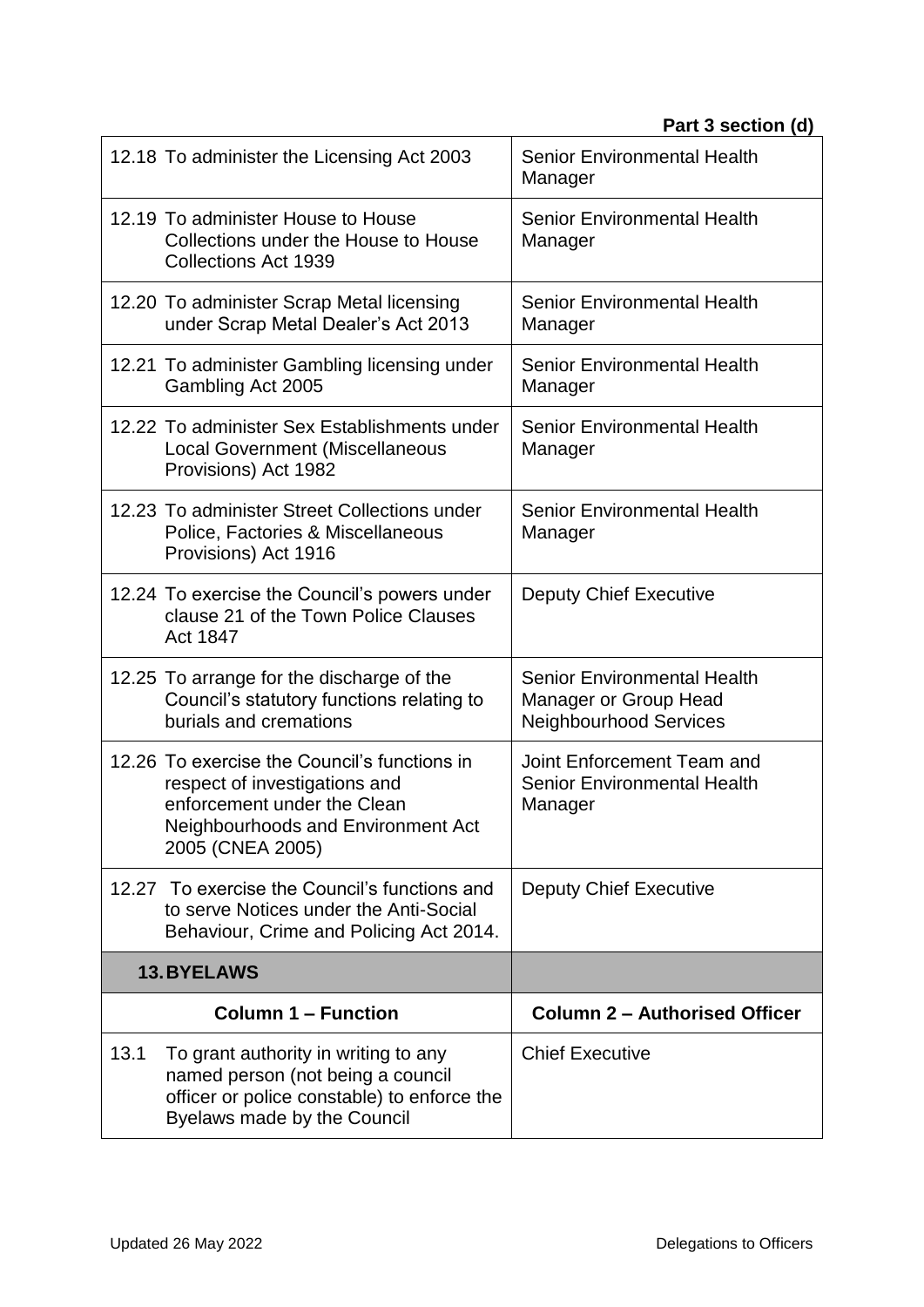|      | <b>14. PLANNING AND DEVELOPMENT</b><br><b>MANAGEMENT</b>                                                                                                                               |                                        |
|------|----------------------------------------------------------------------------------------------------------------------------------------------------------------------------------------|----------------------------------------|
| 14.1 | Subject to the Terms of Reference of the<br>Planning Committee, to exercise all<br>functions relating to town and country<br>planning and development management<br>and the following: | <b>Planning Development</b><br>Manager |
| 14.2 | Agreement for any variation and to<br>determine any application under section<br>106A of the Town and Country Planning<br>Act 1990 (the "1990 Act").                                   | <b>Planning Development</b><br>Manager |
| 14.3 | Power to serve an enforcement notice<br>under section 172 of the 1990 Act.                                                                                                             | <b>Planning Development</b><br>Manager |
| 14.4 | Power to withdraw or vary any<br>enforcement notice issued under section<br>173 A of the 1990 Act.                                                                                     | <b>Planning Development</b><br>Manager |
| 14.5 | Power to serve a stop notice under<br>s183(1) of the 1990 Act                                                                                                                          | <b>Planning Development</b><br>Manager |
| 14.6 | Power to withdraw a stop notice under<br>s183(7) of the 1990 Act                                                                                                                       | <b>Planning Development</b><br>Manager |
| 14.7 | Power to serve a planning contravention<br>notice under s171C of the 1990 Act                                                                                                          | <b>Planning Development</b><br>Manager |
| 14.8 | Power to serve a temporary stop notice<br>under s171E of the 1990 Act.                                                                                                                 | <b>Planning Development</b><br>Manager |
| 14.9 | Power to withdraw a temporary stop<br>notice under s171E of the 1990 Act                                                                                                               | <b>Planning Development</b><br>Manager |
|      | 14.10 Power to serve a breach of condition<br>notice under s187A of the 1990 Act                                                                                                       | <b>Planning Development</b><br>Manager |
|      | 14.11 Power to prosecute for demolition in a<br>conservation area under s196D of the<br>1990 Act                                                                                       | <b>Planning Development</b><br>Manager |
|      | 14.12 Power to seek an injunction under<br>s187B of the 1990 Act.                                                                                                                      | <b>Planning Development</b><br>Manager |
|      | 14.13 Power to issue a notice for untidy land<br>under s215 of the 1990 Act.                                                                                                           | <b>Planning Development</b><br>Manager |
|      | 14.14 Power to issue a requisition for<br>information under section s330 of the<br>1990 Act to require information as to<br>interests in land.                                         | <b>Planning Development</b><br>Manager |
|      | 14.15 Power to take direct action under s178<br>of the 1990 Act                                                                                                                        | <b>Planning Development</b><br>Manager |
|      | 14.16 Enforcement rights of entry without<br>warrant under s196A of the 1990 Act.                                                                                                      | <b>Planning Development</b><br>Manager |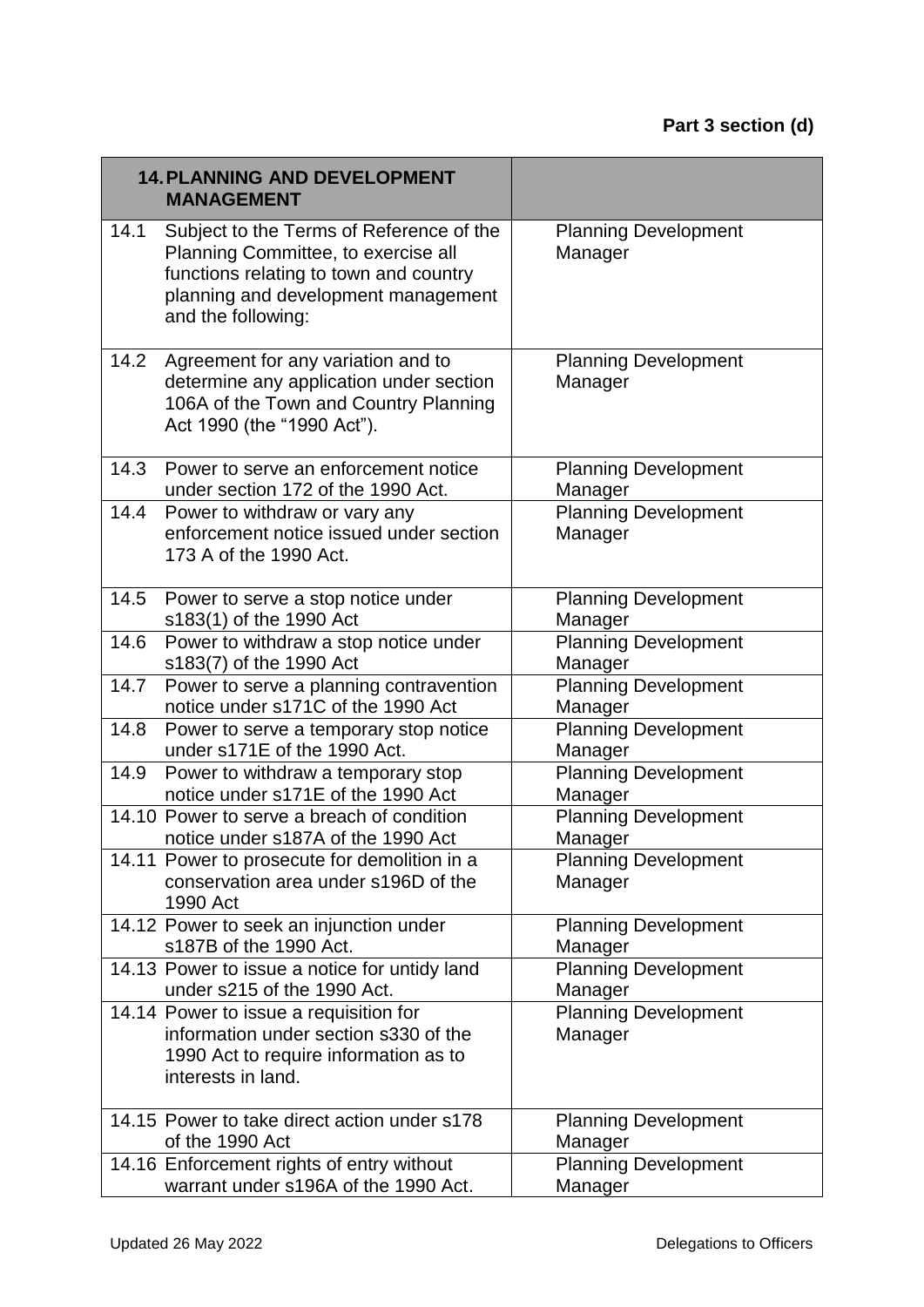|  | 14.17 Power to authorise the stopping-up or<br>diversion of a footpath, bridleway or<br>restricted byway under s 257 of the 1990<br>Act.                                              | <b>Planning Development</b><br>Manager                                                                                      |
|--|---------------------------------------------------------------------------------------------------------------------------------------------------------------------------------------|-----------------------------------------------------------------------------------------------------------------------------|
|  | 14.18 Power to extinguish public rights of way<br>over land held for planning purposes<br>under s 258 of the 1990 Act.                                                                | <b>Planning Development</b><br>Manager                                                                                      |
|  | 14.19 Powers relating to the preservation of<br>trees under s 197 to s214D of the 1990<br>Act and the Town and Country Planning<br>(Tree Preservation) (England)<br>Regulations 2012. | <b>Planning Development</b><br>Manager                                                                                      |
|  | 14.20 Power to confirm a Tree Preservation<br>order where no objections have been<br>raised.                                                                                          | <b>Planning Development</b><br>Manager                                                                                      |
|  | 14.21 Power to issue screening and scoping<br>opinions under the Environmental<br>Impact Assessment Legislation.                                                                      | <b>Planning Development</b><br>Manager                                                                                      |
|  | 14.22 Power to issue a decision on the need<br>for an Appropriate Assessment under<br>the Habitats Directive.                                                                         | <b>Planning Development</b><br>Manager                                                                                      |
|  | 14.23 Powers relating to the protection of<br>important hedgerows under the<br>Hedgerows Regulations 1997 (S.I.<br>1997/1160).                                                        | <b>Planning Development</b><br>Manager                                                                                      |
|  | 14.24 Powers relating to high hedges under<br>Part 8 of the Anti-Social Behaviour Act<br>2003                                                                                         | <b>Planning Development</b><br>Manager                                                                                      |
|  | 14.25 To grant relief and exemptions under the<br><b>Community Infrastructure Levy</b><br>Regulations 2010 (as amended).                                                              | <b>Strategic Planning Manager</b><br><b>Planning Development</b><br>Manager                                                 |
|  | 14.26 To issue all notices, orders and apply<br>surcharges and/or interest under the<br><b>Community Infrastructure Levy</b><br>Regulations 2010 (as amended).                        | <b>Strategic Planning Manager</b><br><b>Planning Development</b><br>Manager or Group Head of<br><b>Corporate Governance</b> |
|  | 14.27 To determine reviews of the calculation<br>of a chargeable amount under the<br>Community Infrastructure Levy<br>Regulations 2010 (as amended).                                  | <b>Strategic Planning Manager</b><br><b>Planning Development</b><br>Manager                                                 |